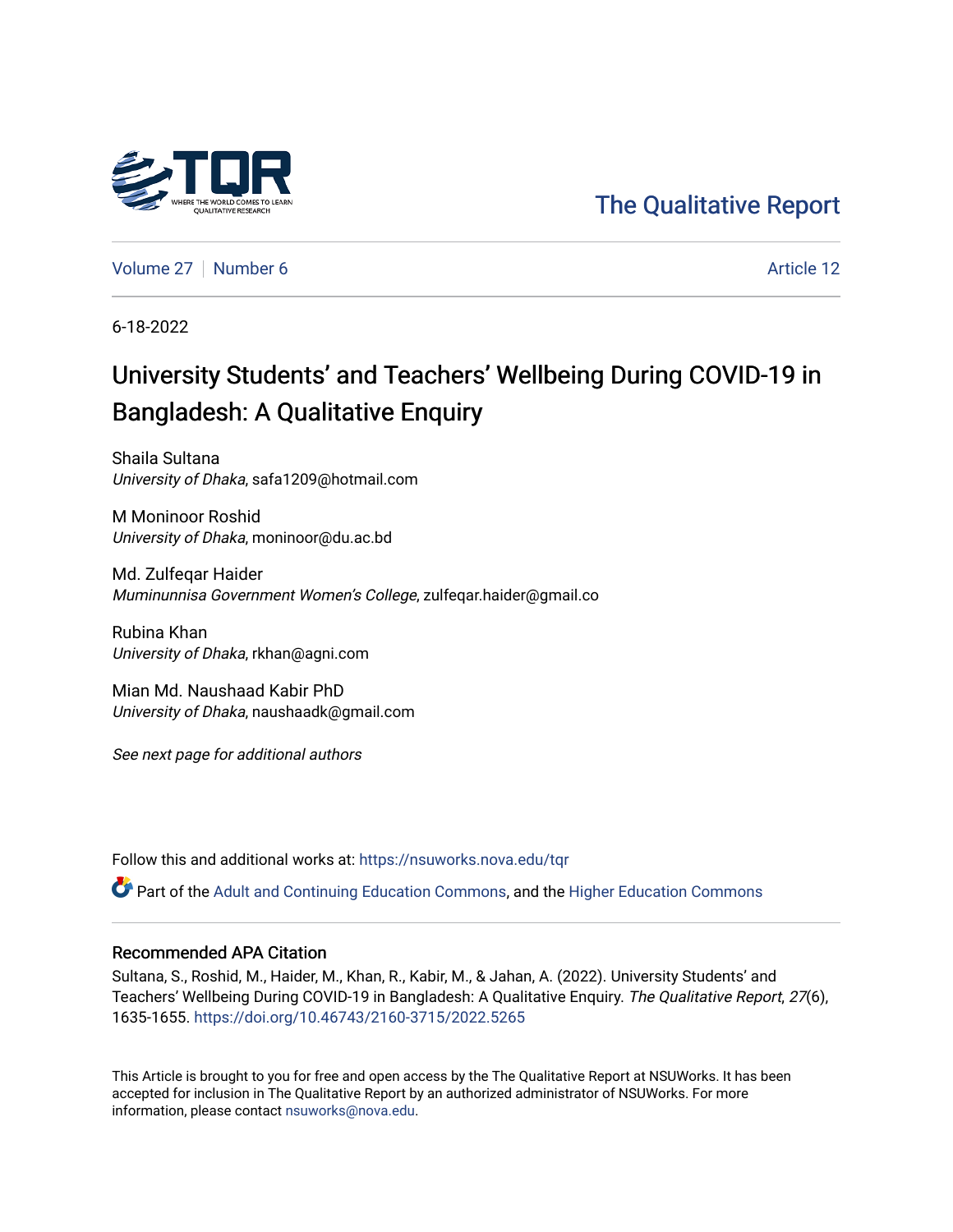# **Qualitative Research Graduate Certificate** Indulge in Culture Exclusively Online . 18 Credits **LEARN MORE**

# University Students' and Teachers' Wellbeing During COVID-19 in Bangladesh: A Qualitative Enquiry

# Abstract

The wellbeing of teachers and students has emerged as a common concern in research studies in recent times, specifically during the critical period of COVID-19. Based on the findings drawn from the qualitative data through focus group discussions of five groups of teachers (16 females and 8 males) and students (10 males and nine females) at the tertiary level of education in Bangladesh, this paper shows that online teaching during COVID-19 is affected by personal and social challenges, and consequently, both teachers and students experience anxieties and stresses. Teachers are anxious because of the university authorities' surveillance, frequent pay cuts, and fear of losing jobs due to students' low enrollment in universities. They also suffer from physical discomforts, such as back pain, blur vision, and headache because of the prolonged engagement with online activities. Students, especially those from a nonprivileged background located in peripheral rural contexts, seem to suffer more from contextual realities that are non-conducive for technology-based learning. Increased numbers and various forms of online assessments also seem to become a burden for them. In general, educational experiences of online teaching seemed to have a peripheral role in their conceptualization of wellbeing. The paper concludes that the insurmountable attention given to online pedagogic practices across the world needs to be balanced out by an equal effort in improving the wellbeing of both teachers and students.

# Keywords

qualitative enquiry, wellbeing; online teaching, higher education, COVID-19, Bangladesh

# Creative Commons License



This work is licensed under a [Creative Commons Attribution-Noncommercial-Share Alike 4.0 International](https://creativecommons.org/licenses/by-nc-sa/4.0/)  [License](https://creativecommons.org/licenses/by-nc-sa/4.0/).

# Acknowledgements

The research was conducted by the Research SIG of BELTA (Bangladesh English Language Teachers Association) and funded by BELTA.

# Authors

Shaila Sultana, M Moninoor Roshid, Md. Zulfeqar Haider, Rubina Khan, Mian Md. Naushaad Kabir PhD, and Akhter Jahan PhD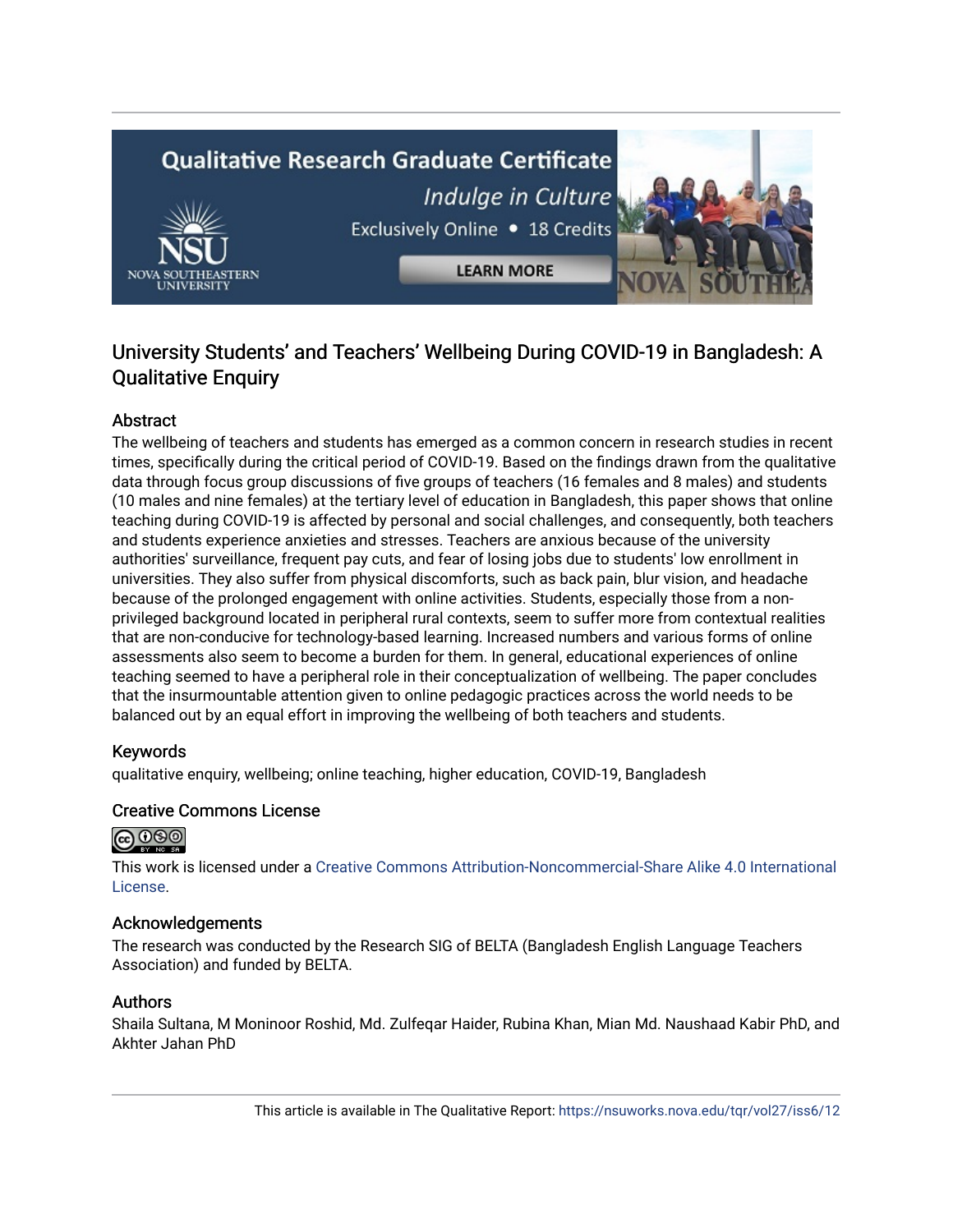

# **University Students' and Teachers' Wellbeing During COVID-19 in Bangladesh: A Qualitative Enquiry**

Shaila Sultana<sup>1</sup>, Mohammod Moninoor Roshid<sup>1, 2</sup>, Md. Zulfeqar Haider<sup>3</sup>, Rubina Khan<sup>1</sup>, Mian Md. Naushaad Kabir<sup>1</sup>, and Akhter Jahan<sup>4</sup> University of Dhaka, Bangladesh Universiti Brunei Darussalam, Brunei Muminunnisa Government Women's College, Bangladesh East West University, Dhaka, Bangladesh

The wellbeing of teachers and students has emerged as a common concern in research studies in recent times, specifically during the critical period of COVID-19. Based on the findings drawn from the qualitative data through focus group discussions of five groups of teachers (16 females and 8 males) and students (10 males and nine females) at the tertiary level of education in Bangladesh, this paper shows that online teaching during COVID-19 is affected by personal and social challenges, and consequently, both teachers and students experience anxieties and stresses. Teachers are anxious because of the university authorities' surveillance, frequent pay cuts, and fear of losing jobs due to students' low enrollment in universities. They also suffer from physical discomforts, such as back pain, blur vision, and headache because of the prolonged engagement with online activities. Students, especially those from a non-privileged background located in peripheral rural contexts, seem to suffer more from contextual realities that are non-conducive for technology-based learning. Increased numbers and various forms of online assessments also seem to become a burden for them. In general, educational experiences of online teaching seemed to have a peripheral role in their conceptualization of wellbeing. The paper concludes that the insurmountable attention given to online pedagogic practices across the world needs to be balanced out by an equal effort in improving the wellbeing of both teachers and students.

*Keywords:* qualitative enquiry, wellbeing; online teaching, higher education, COVID-19, Bangladesh

# **Introduction**

COVID-19 has immensely affected Bangladesh, a small, developing country with a high density of population. The poor economic condition, inadequate medical facilities, and lack of awareness about personal hygiene and mental health have become hurdles to fighting the challenges posed by the pandemic. Social distancing, isolation, quarantine, job uncertainty, financial stress, limited medical facilities and uneven access to remotely conducted education have triggered psychological mediators such as sadness, depression, worry, anger, annoyance, frustration, guilt, helplessness, loneliness, traumatic stress, and nervousness amongst the people in this country (Banna et al., 2020; Faisal et al., 2022; Khan et al., 2020; Mamun & Griffiths, 2020; Yeasmin et al., 2020). According to the empirical research of Banna et al. (2020), 33.7% and 57.9% of the Bangladeshi population suffered from a prevalence of anxiety symptoms and depressive symptoms, respectively and 59.7% reported experiencing stress from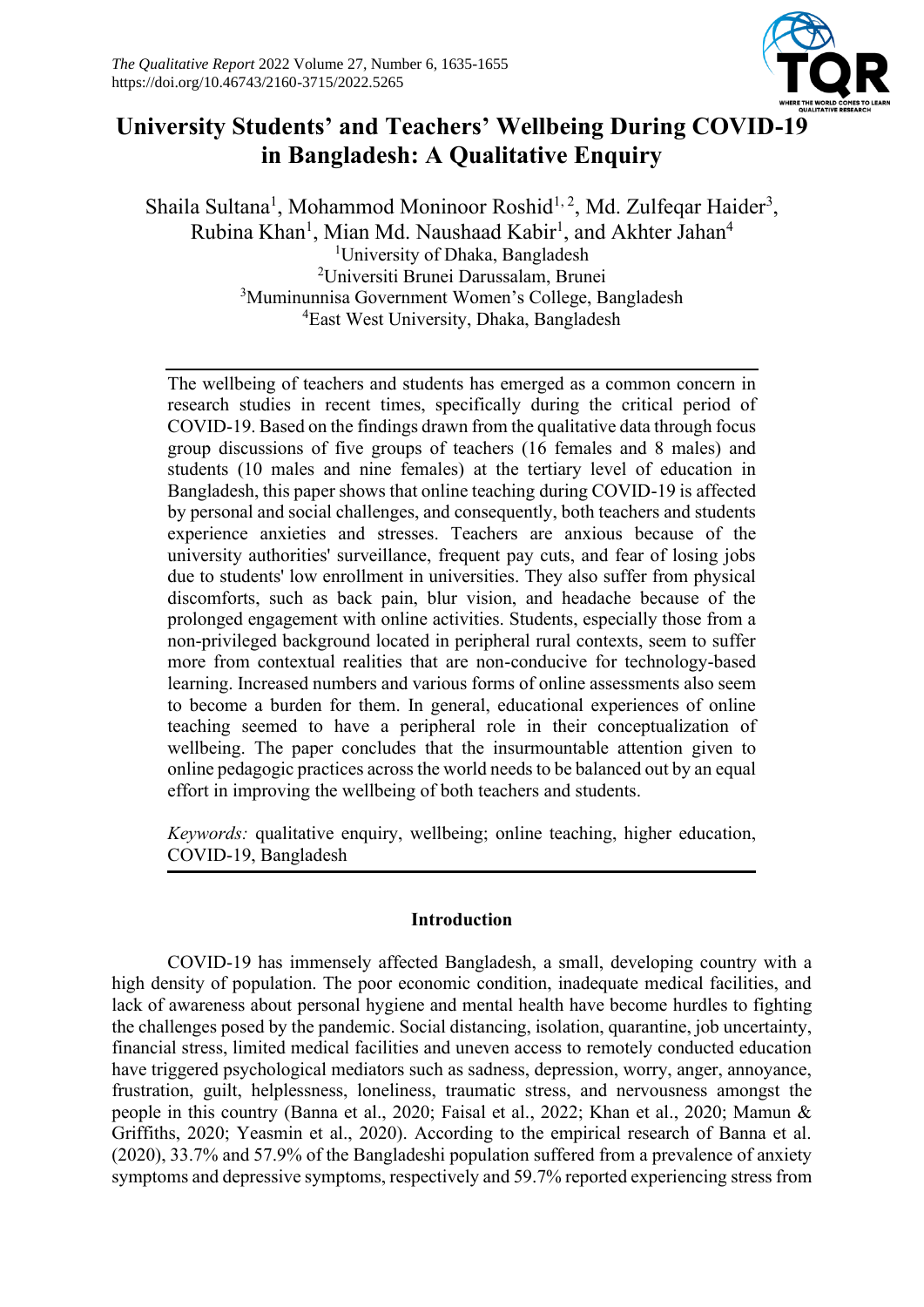mild to extremely severe levels. Like the previous worldwide pandemic and endemic, there has been a rapid increase in suicidal behaviours, such as suicidal ideation, suicide attempts, and actual suicide, in Bangladesh (Mamun & Griffiths, 2020). That is why Xiang et al. (2020) suggested a nationwide epidemiological study on mental health during COVID-19, so that targeted mental wellbeing strategies may be developed.

Amidst the dire situation, a plethora of papers have been published in recent times; focused on different issues of higher education during COVID-19. While some scholars focus on online pedagogy (see Adams, et al., 2020; Ali, 2020; Ibna Seraj et al., 2022; Murphy, 2020; Nordin & Arifin, 2016; Sailin & Magmor, 2018; Toquero, 2020; Wright, 2017), some focus on teachers' development and preparation (Assunção Flores & Gago, 2020; Whalen, 2020); some focus on assessment (Khan & Jawaid, 2020; Sasere & Makhasane, 2020); some focus on challenges and opportunities (Adedoyin & Soykan, 2020; Khan et al., 2021; Toquero, 2020). However, relatively little attention has been paid to students' and teachers' wellbeing during COVID-19 (see Allen et al., 2020; Dodd et al., 2021).

In addition, most of the studies are based on a quantitative research approach that provides a limited in-depth understanding of individual wellbeing. Moreover, the research contexts include developed countries where the socioeconomic condition of society does not disadvantage people as in developing countries. In addition, the papers that focus on wellbeing in education mostly view this issue from international students' or parents' perspectives (Patrick et al., 2020). However, little attention has been paid to developing countries where contextual realities create extra layers of struggles for both students and teachers. Even in the context of Bangladesh, there are few studies on the mental health of home-quarantined students and teachers who have been involved in intense online teaching and learning when the educational institutions were closed and transitioned to online teaching in March 2020. There are numerous webinars on effective online teaching and learning; few were found on teachers' and students' mental health. That is why this paper has specifically addressed the following research question:

What factors have affected the university teachers' and students' wellbeing in online classes during COVID-19?

#### **Literature Review**

#### **Wellbeing Conceptualized**

The concept of wellbeing has been extensively used in psychology, sociology, and economics and has received significant attention from researchers (Brey, 2012; Francis et al., 2021; Lomas & Ivtzan, 2016; McGregor & Pouw, 2017; Tausig, 2013). Nevertheless, there has not been any consistent acceptable definition of the complicated multidimensional construct of wellbeing that may be consulted for the wellbeing of teachers and students. While the psychological and individual subjective factors behind wellbeing have been explored in psychology, the contextual factors impacting individual wellbeing have been researched in sociology. However, individual subjective accounts are expected to be also influenced by social dynamics, such as socio-cultural and educational backgrounds, gender, employment, and so on (Gillett-Swan & Sergeant, 2015). Hence, there is no doubt that wellbeing is a psychological as well as a social and contextual phenomenon.

The advocacy groups working for social and development policy and practice are interested in wellbeing. The Wellbeing in Developing Countries Research Group (WeD) with country teams in Ethiopia, Bangladesh, Peru, and Thailand shows wellbeing as a process (White, 2010). Giving importance to "doing good," "feeling good," "living a good life," and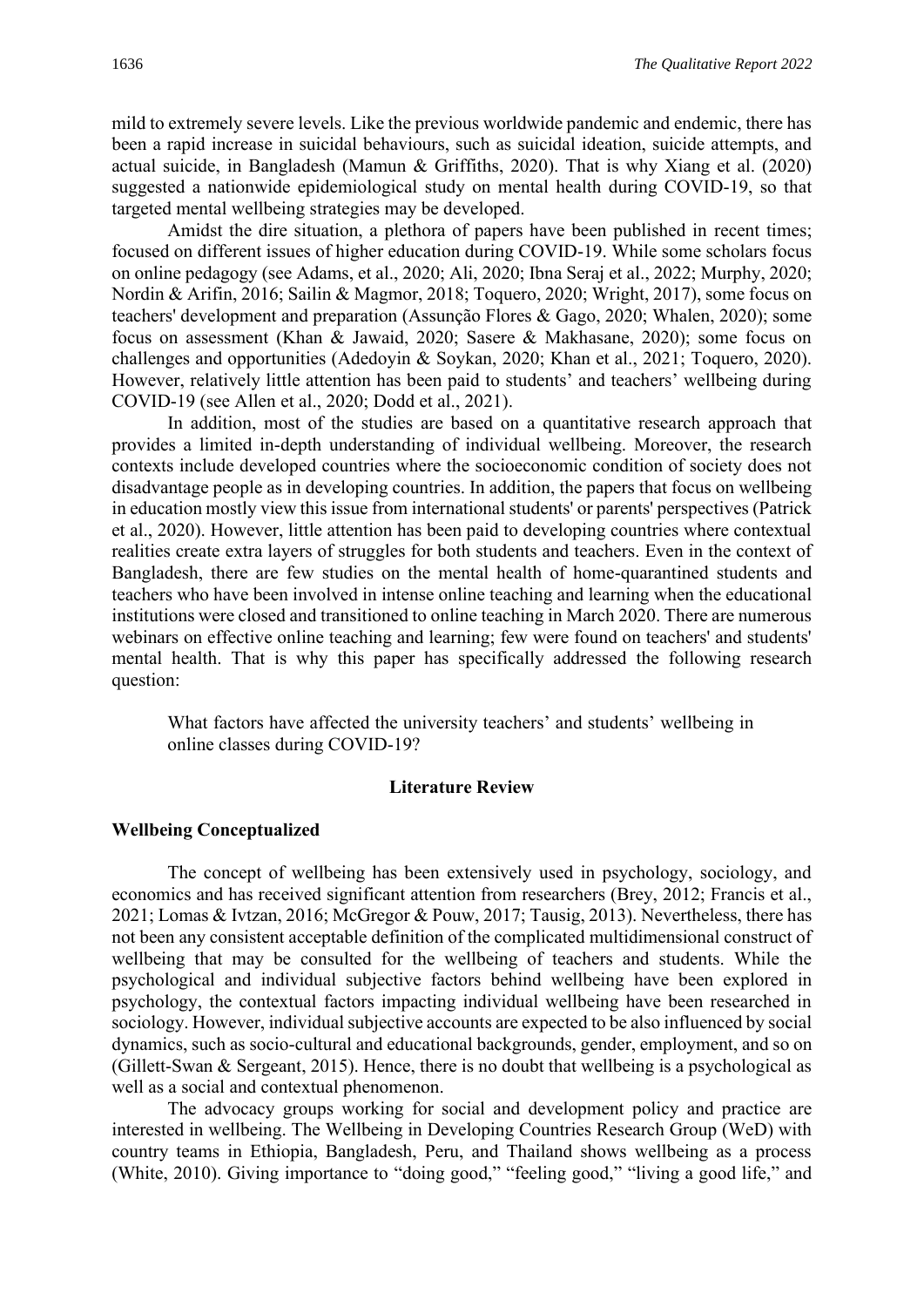grounding wellbeing in a particular social and cultural location, WeD identified three dimensions of wellbeing: the materials, the relational, and the subjective. The materials refer to assets, welfare, and standard of living. On the one hand, the relational included the social – social relations and access to public goods; on the other hand, it incorporated the human – capabilities, attitudes to life, and personal relationships. The subjective included people's perceptions of their material, social, and human positions and, on the other hand, referred to people's cultural values, ideologies, and beliefs.

Wellbeing is expressed and illustrated by everyday lexical items that are used in regular life, such as happy, relaxed, anxious, and sad (Ager et al., 2015). These feelings are also discussed about emotions, moods, values, attitudes, orientations, and ideologies and set within the positive and negative continuum. Emotions and feelings are intricately intertwined with subjectivity and wellbeing. Regarding these feelings, Warr and Nielsen (2018) measured workers' wellbeing through compounds indexing job satisfaction, work engagement, and life satisfaction. Warr and Nielsen (2018) showed that greater wellbeing correlated with better performance at work. Even though the findings may not be generalized for contextual differences, it has been observed that "induced positive affect yields positive behavior," and wellbeing has a positive influence on performance (Warr & Nielsen, 2018, p. 7). Good performances at work positively impact wellbeing too.

The research studies done by Wyn et al. (2015) and Satariano (2020) also framed wellbeing as social processes that affect emotional and social health. Even in an economically advanced country like Australia, where youths seem to enjoy high and improved health levels within a prosperous economic condition and where youths are involved in participatory education, they seem to suffer from depression and anxiety disorder (Wyn et al., 2015). The transition from youth to adulthood, securing positions in the precarious labour market, establishing "adult lives," performing "worker identity," navigating their ways in the conflicted terrain of work and social spaces, aligning their activities within the dominant political ideas, the perpetual struggles in self-management and self-surveillance required them to develop reflexive subjectivity. Wyn, Cuervo, and Landstedt (2015) suggested more research on the social conditions that may restrict the possibilities of youths being well.

It seems crucial to develop a framework of wellbeing that may address the multifaceted nature of wellbeing. Dodge, Daly, Huyton, and Sanders (2012) suggested a dynamic definition of wellbeing addressing the equilibrium or balance affected by live events and challenges. Quintessentially, according to them, wellbeing refers to individual and collective needs of equilibrium/ homeostasis in physical, social, and psychological resources. According to Dodge, Daly, Huyton, and Sanders (2012), the framework has several strengths. The framework is simple and may be applied to individuals of different ages, cultures, and gender. It accepts that individuals may differ in their unique resources, and hence, their challenges will differ. Because of identifying the tangible sources of wellbeing, wellbeing becomes operational, and measurement becomes less complicated.

In other words, to explore the wellbeing of students and teachers, it is important to understand the intricate relationship between the social condition and contextual factors that may influence the individual psychological conditions. In addition, students', and teachers' perceptions about their social and material positionality as well as about their cultural values, ideologies, and beliefs need further attention.

#### **Wellbeing and the Education Sector**

The positive relationship between teachers' wellbeing and their efficiency in teaching and classroom activities has been empirically proven (Bardach et al. 2021; Dreer, 2021; Mehdinezhad, 2012). Even though empirical evidence indicates that the wellbeing of teachers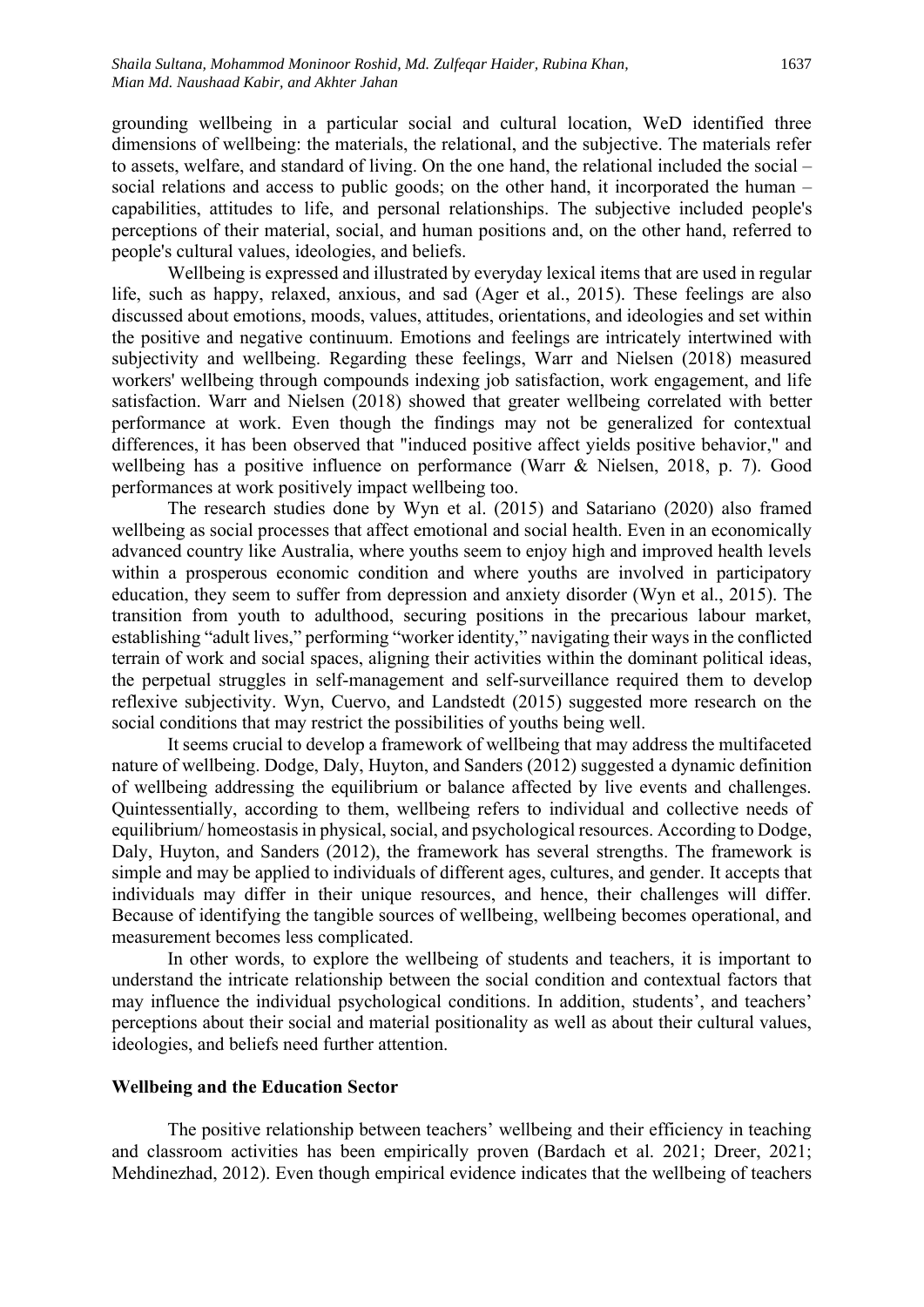and students should be the central concern in educational psychology, the education sector seems more preoccupied with teaching and learning rather than with students' and teachers' wellbeing. Hence, Soutter (2011, p. 2) rightly identified that:

In today's accountability culture, test scores, attendance records, university entrance trends and international league tables are examples of common metrics. … Less is known, however, about how these relate to the commonly referenced, but more vaguely defined, goals of personal, economic, societal, and environmental wellbeing.

As a result, there are gaps in the existing literature addressing students' and teachers' wellbeing in the contemporary education system. Aulia, Hastjarjo, Setiyawati, and Patria (2020) also identified that there are future possibilities for more research on students' wellbeing at various levels of education.

In an online cross-sectional survey, Dodd, Dadaczynski, Okan, McCaffery, and Pickles (2021) explored the psychological wellbeing of domestic and international university students at an Australian university during the COVID-19 pandemic. It was found that overall, 34.7 percent of students reported being in a satisfactory state of well-being. Postgraduate students performed better than undergraduate students in terms of wellbeing. The study concluded that female students and students with low self-reported social status needed immediate attention. Allen, Jerrim, and Sims (2020) monitored improvements in teacher wellbeing in the United Kingdom using specific longitudinal survey data. The findings demonstrated that teachers' anxiety levels soared as schools were closed and reopening announcements were made. Teachers in fee-paying schools were more anxious during the summer term when schools were closed because they provided more "live" online lessons than teachers in state schools. During the COVID-19 pandemic, Nurunnabi, Almusharraf, and Aldeghaither (2020) investigated health and wellness in universities across the G20 countries. The findings showed that lockdown, social distancing, and self-isolation requirements were stressful and harmful, causing health and well-being problems among students.

University students' poor wellbeing in Australia is instigated by an increased level of stress in their lives which seemed to be an outcome of different social conditions, such as employment uncertainty, fragmentation of time, and financial hardship. Wyn (2009) summarised the relational approach to wellbeing that highlights the intricate relationship between wellbeing and social processes and social practices succinctly:

A relational approach locates wellbeing in the nature of the social processes and the social practices that inform their lives. From this approach, individuals' sense of wellbeing is experienced individually but reflects their social relationships, including intuitional practices (e.g., health-promoting schools) and personal relationships (e.g., positive relations within families and at work). (p. 107)

Other similar research studies have identified unpredictable and complex social and economic relationships and circumstances as the most vital factors for students' wellbeing. These factors are, on many occasions, beyond their control.

In their research, Wyn, Cuervo, and Landstedt (2015) identified four key issues that impact the wellbeing of young university students: societal expectations regarding health, career, and possibilities and the associated anxieties; high level of individual responsibility in maintaining life, health, education, and achieving future financial stability, and associated prolonged stressful episodes; the precarious nexus between education and work, transitioning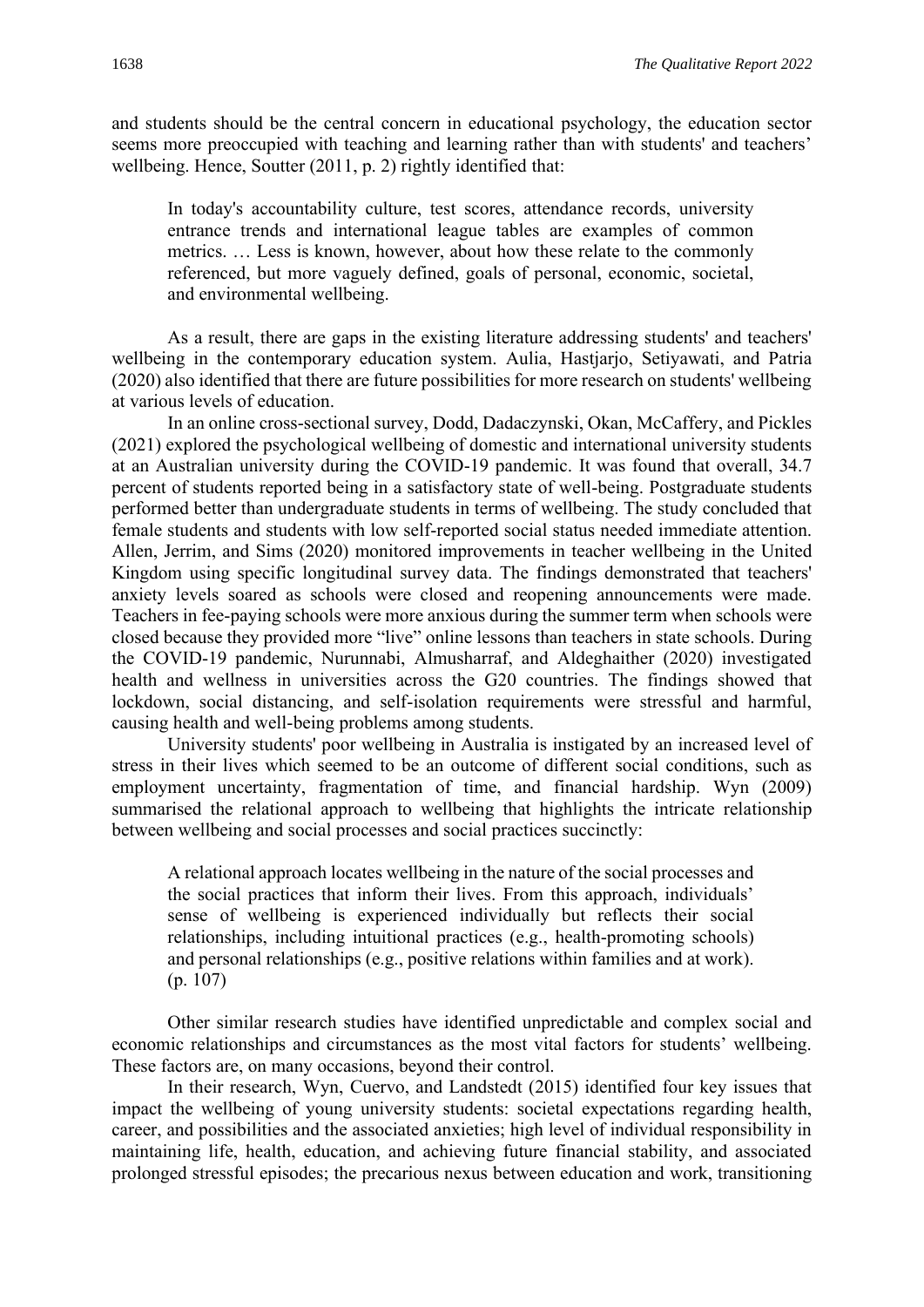from the tertiary education degrees to work, weak relationships between education and work and associated pains and pangs; and finally, the complexity of the maintenance of balance between study and work commitments, family and social relationships, and associated stress concerning the work condition, opportunities, and future. The research indicates that wellbeing has little to do with learning and teaching as such. They are more associated with social factors beyond the classrooms.

These research studies discussed above indicate that educational experiences are peripheral to students' sense of wellbeing. In a research study, students were requested to draw visual arts to express their definition of wellbeing (Soutter, 2011). In their visuals, they conceptualised wellbeing in terms of four independent domains: physical, mental, and emotional, spiritual, and social wellbeing. In addition to money, cars, or materials, they gave importance to independence, health, and their selves. Their relationship with family members, friends, nature, pets, and neighbours was also significant. Ability to think, make decisions, and feel well, happy, pleased, fulfilled, and content and positive attempts to become whom they were equally emphasised. Neither school nor learning was mentioned in the visual arts. They did not give many references to the future either.

There has also been increased research interest in teachers' emotions or feelings in teaching, such as anxiety, shame, anger, or depression. Research on teacher development and educational reform is also putting more attention on the emotional politics in teaching (Zembylas, 2002). Based on the social constructionist position, Zembylas (2002) drew attention to discursive, political, and cultural aspects that influence teachers' emotions. He was mindful of teachers' interpersonal relationships and inter-subjective engagement. Consequently, Zembylas (2002) indicated that the interrelationship among schools, learning, and teaching is emotionally complex, and it is important to understand how teachers may problematise the existing teaching and learning practices to develop politically and historically sensitive curriculum and pedagogic practices.



# **Figure 1**

*A Conceptual Framework for Wellbeing*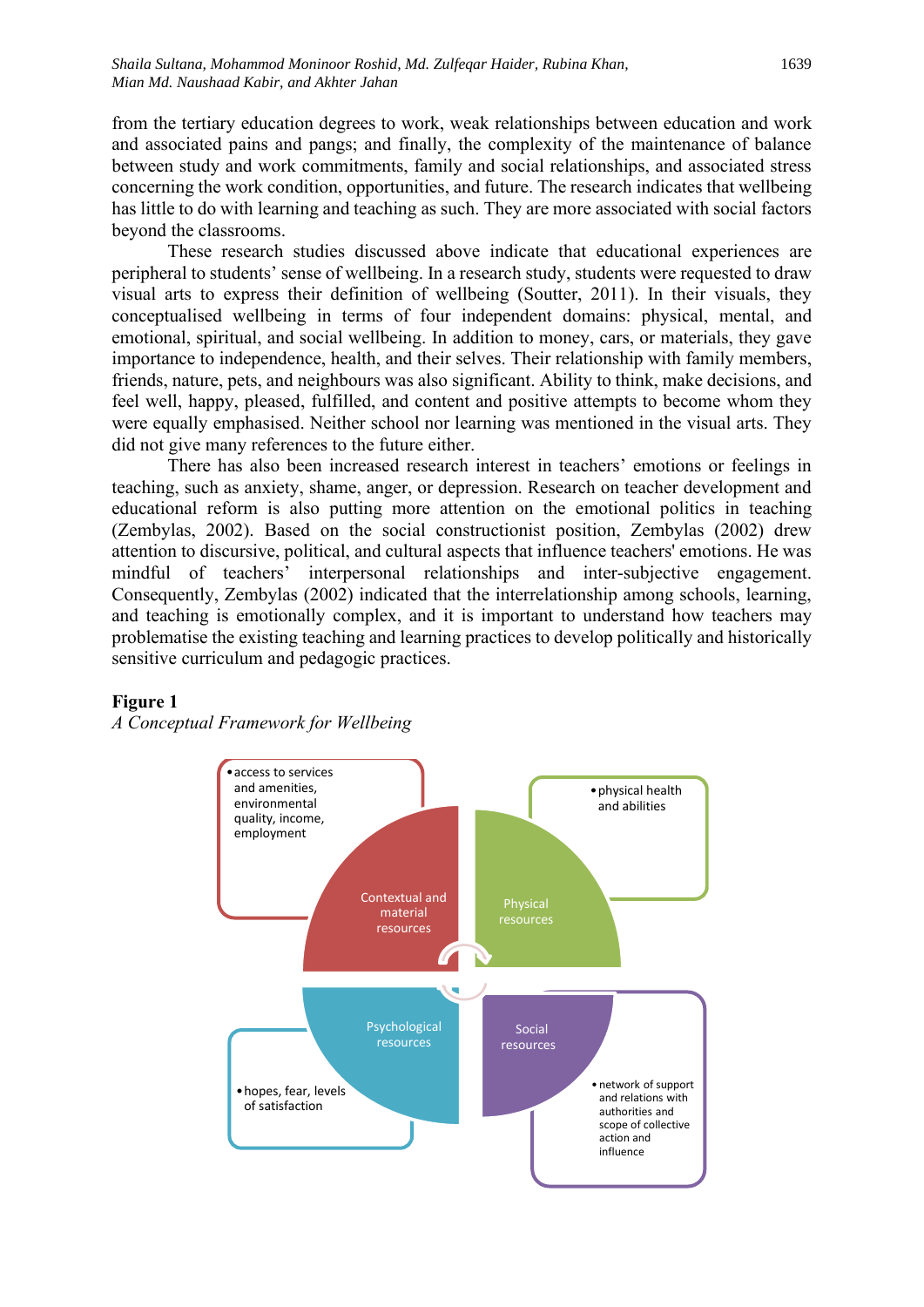In summary, the existing research on wellbeing shows that physical, social, and psychological resources play a vital role in ensuring the wellbeing of students and teachers. To understand teachers' and students' wellbeing in relation to online teaching and learning, it seems essential to go beyond the physical, social, and psychological resources and challenges, specifically in the context where students and teachers have limited access to technical support. Context and materials will play an essential role in individual and collective teaching and learning as well as in wellbeing.

Based on the discussions above, we may state that adequate access to contextual and material and physical, social, and psychological resources ensures individual wellbeing and positive feelings and outlook on life. Only by addressing and mitigating the contextual and material (access to services and amenities, environmental quality, income, employment); physical (physical health and abilities), social (network of support and relations with authorities and scope of collective action and influence), and psychological challenges (hopes, fear, levels of satisfaction), the wellbeing of students and teachers may be ensured.

#### **Methodology**

The research study was conducted by members of a reputed English Teachers' Association in the country. They felt the need to understand the wellbeing of university teachers and students from an unbiased position and contribute to knowledge. This paper is an outcome of a large study where both qualitative and quantitative approaches were followed. However, because of the word constraints, only the rich, in-depth qualitative data collected from focus group discussions (FGD) with teachers and students are presented in this paper. The reason for choosing only a qualitative approach is to understand the participants' in-depth intensive narratives thoroughly, so that an opinion about their wellbeing that was affected due to online education during COVID-19 may be constructed.

Focus group discussion is frequently used as a qualitative approach to gain an in-depth understanding of social issues (O. Nyumba et al., 2018). As the purpose of the study was to collect a comprehensive, collective, and in-depth picture of the wellbeing of the private higher education teachers and students in Bangladesh, FGD was considered the suitable qualitative method for the collection of qualitative data because qualitative data is the main basis of qualitative research (Johnson & Christensen, 2008). A total of 10 FGDs (5 FGDs with teachers and 5 FGDs with students) were conducted. A total of 24 teachers (16 females and 8 males) from 11 private universities and 19 students (10 males and 9 females) from 10 universities teaching and learning English at undergraduate and master's levels in Bangladesh participated in the above 10 FGDs. The faculty members belonged to various positions ranging from lecturers to professors and had a wide range of experience ranging from less than 5 years to more than 20 years. The student respondents were from the first year to master level and participated in either language skills-based foundation courses, English literature courses, or Applied Linguistics and English Language Teaching (ELT) courses.

A convenient sampling technique was followed for selecting the participants. Personal networks and open online calls were used to gain access to the teacher participants, while students were accessed through the participating teachers who participated in FGDs. Teachers advised their students to voluntarily participate in the study if they were interested. Students who showed an interest in participating in FGDs were contacted by the researchers to set a suitable time for each FGD group meeting. Even though more students expressed an interest in participating in FGDs, a significant number of students were unable to attend due to technical issues and a time mismatch. All FGDs were conducted using Zoom meeting software. These FGDs were conducted by the researchers themselves so that they might be well familiar with the data and understand its in-depth meaning. Both English and Bangla were used for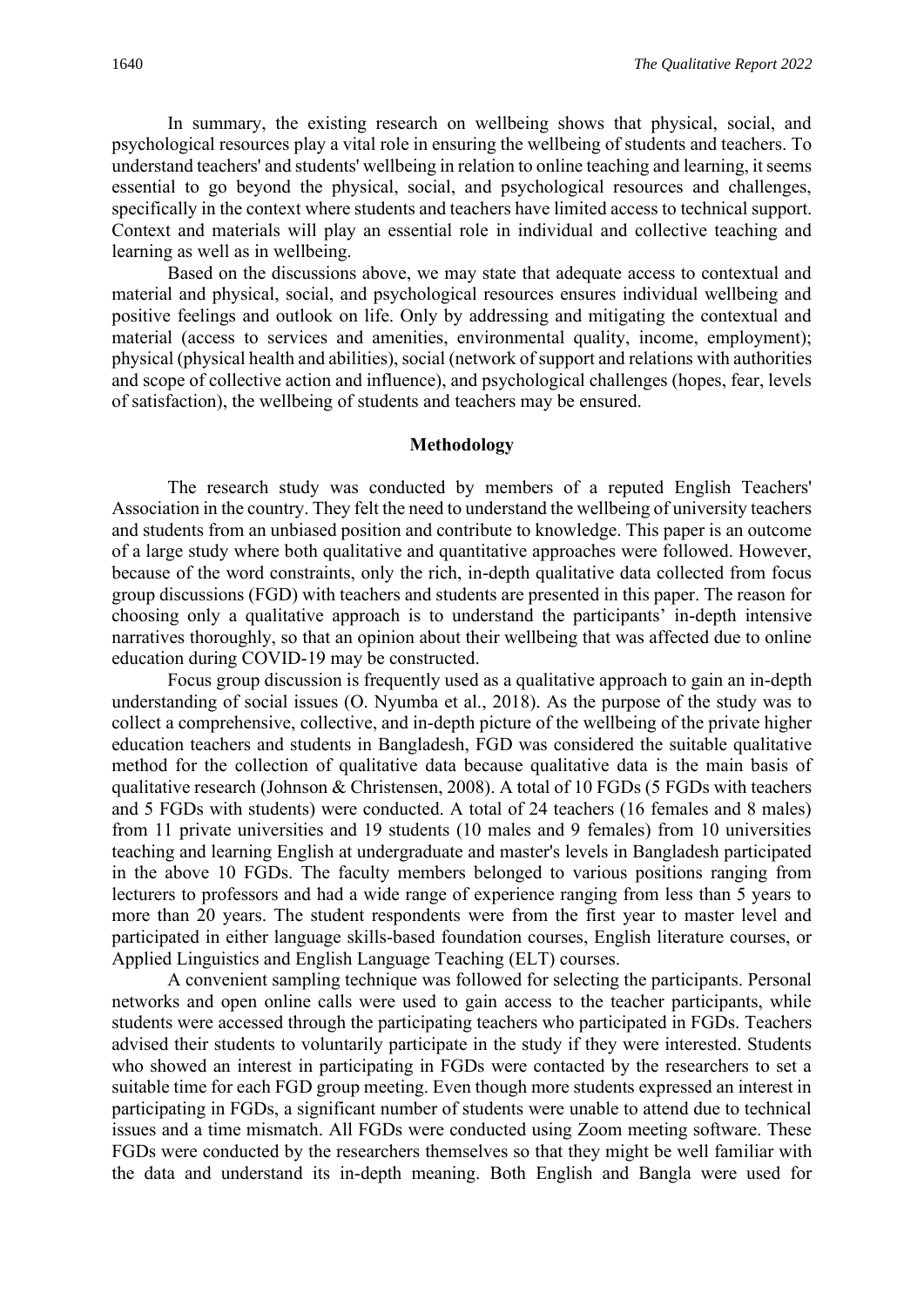conducting (asking and answering questions) FGD that depended on participants' comfortability. It was observed that teachers usually used English while students used a mixed language to express opinions. All data were recorded using Zoom recording with the consent of all participants.

For collecting data, two sets of FGD guidelines were developed for teachers and students based on reviewing existing literature and the personal experience of the researchers. The FGD guidelines were divided into two parts. The first part includes the basic information about name, gender, name of the university, designation, year of teaching experience (for teachers), subject, and year of study (for students). Part two included several open-ended questions focusing on online education, such as whether they faced any challenges with accessing technology, devices, the internet, online classes, lecture materials, exams, and assessments, and how those issues affected their mental health. Some examples of the questions used for students are: What challenges do you face in getting access to online classes with your devices? What challenges do you face with internet speed and cost, and how do you overcome them? How effective and fair was the online assessment you faced during COVID-19? Why do you think so? Do you face any stress or anxiety associated with the above challenges? Likewise, some of the additional questions for teachers and students are: What are the possible reasons behind the anxiety and insecurity? Do you think that online teaching may marginalise some students in universities? In what ways do you think we might address this issue? What specific support do you think students from disadvantaged backgrounds require? The duration of each FGD was about 80–90 minutes.

After collecting FGD data, all digitally recorded data were transcribed and translated into English verbatim by a group of professional translators. After translation, all textual data was saved in MS Word files and shared with researchers to check the quality and accuracy of the data. After randomly reading the texts and listening to the audio, when it seems that transcription and translation accuracy have been maintained, the two lead authors have closely read the texts several times, identified the texts related to wellbeing issues and developed individual codes (e.g., stress, pressures, anxieties) using comments in the word files. Then, by reviewing the codes, several subthemes (e.g., psychological stress, physical stress, and financial stress) were developed that are aligned with the key research questions. In this sense, in analysing data, inductive analysis or data-driven thematic analysis was followed rather than driven by the researchers' theoretical interest in the area or topic (see Braun & Clarke, 2006). The findings of the study have been presented under key themes aligned with research questions.

Despite not having any institutional ethics committee, the researchers, aware of research ethics because of their experience in conducting rigorous research at home and abroad, strictly maintained research ethics, including maintaining participants' safety and anonymity. They collected data from the participants with their consent, explaining the purpose of the study and how the confidentiality of the data will be maintained. To maintain confidentiality, participants' pseudonyms rather than their original names have been used in research publications. Moreover, to maintain the trustworthiness of the study, source triangulation was used, where data from teachers and students were presented for cross-referencing. Moreover, participants' quotations are used to make the study trustworthy.

# **Results**

The data are analysed, and the factors influencing university teachers' and students' wellbeing in online teaching during COVID-19 in Bangladesh are identified in the section below. The findings are organised according to themes, based on the conceptual framework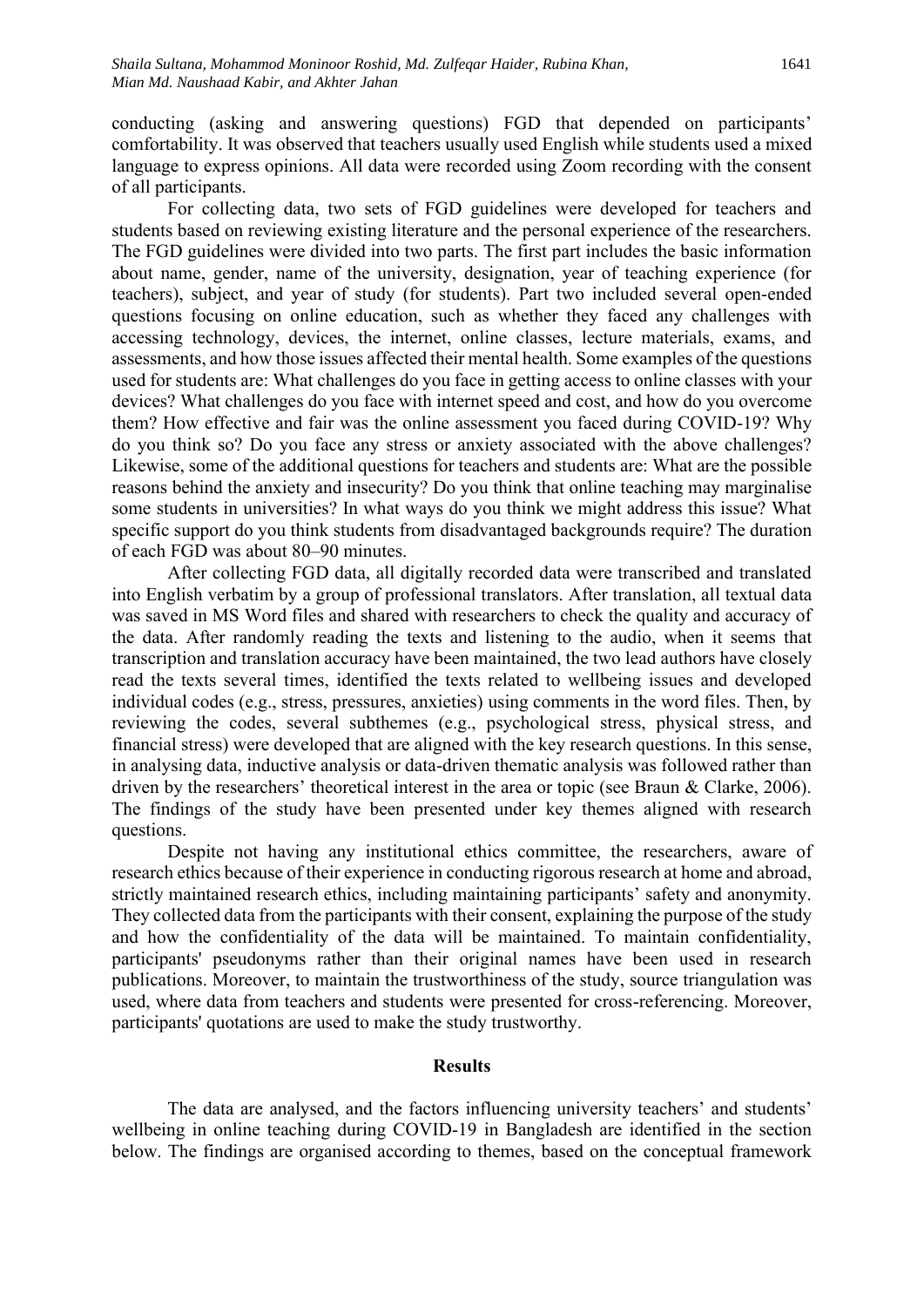given in Figure 1 which identifies the resources significant for students' and teachers' wellbeing: contextual and material, physical, social, and psychological.

# **Contextual and Material Resources and Wellbeing**

#### *Access to Services and Amenities*

While explaining three dimensions of wellbeing: e.g., materials, social and subjective), White (2010) suggested that materials refer to assets, welfare, and living standards. The data analysis reveals that in online-based teaching and learning in higher education during the COVID-19 pandemic, most students and teachers did not feel comfortable because of their inadequate access to contextual and material resources. Almost all students and teachers reported that poor internet connection was the most common cause of their mental distress. This situation was more challenging in rural areas where students had limited access to internet facilities and technological support. It was not possible to be connected to online classes if they stayed at home in many cases. Against this backdrop, despite having the potential possibility to be infected by a coronavirus and regardless of what the weather was, many students had to go out of their homes during the lockdown, stayed in an open field, sat under trees, or rode on a tree or on top of a roof of the local areas to be connected to online and continue online classes, Rural students sometimes attended the classes going out of home despite having windy or rainy or scorching sunny weather. One of the teachers shared their view this way:

Our students indeed face many difficulties with the network, even some of them had to attend classes from the paddy fields or the rooftop under the midday sun. (Sanjida, Teacher)

This situation became distressing when there was an interruption of electricity, and they had to use mobile data which created both financial and mental pressure on the students because mobile data was costly. Ahmad and Arifin (2021) found that because of the high cost of internet data and a slow internet connection, the students couldn't attend their classes on Zoom properly. Students who attended online classes using mobile devices faced more challenges than the students who used laptops because mobile data were costly in Bangladesh. During the pandemic rather than becoming humanistic, mobile operators in Bangladesh increased data packages that created financial anxieties among students, particularly for those from the middle-class or lower-middle families who used mobile data. Except for a few institutions, most of the intuitions also did not come forward to help their students with data support. The students' financial anxiety rocketed up when many students found their parents in a financial crisis due to the lockdown caused by the COVID-19 pandemic.

The data analysis further reveals that most students had devices such as laptops or smartphones to attend online classes. Some students did not have their laptops and faced difficulty in online classes and examinations. They had to rely on their smartphone. One of the female students mentioned:

A few students in our class were from villages and used university computers for doing the assignments. It was problematic for them during the pandemic. They could not join classes properly. (Soma, Student)

One of the students shared her painful experience when her device/laptop broke during the exam week. She could not sleep because of the tension. As she mentioned: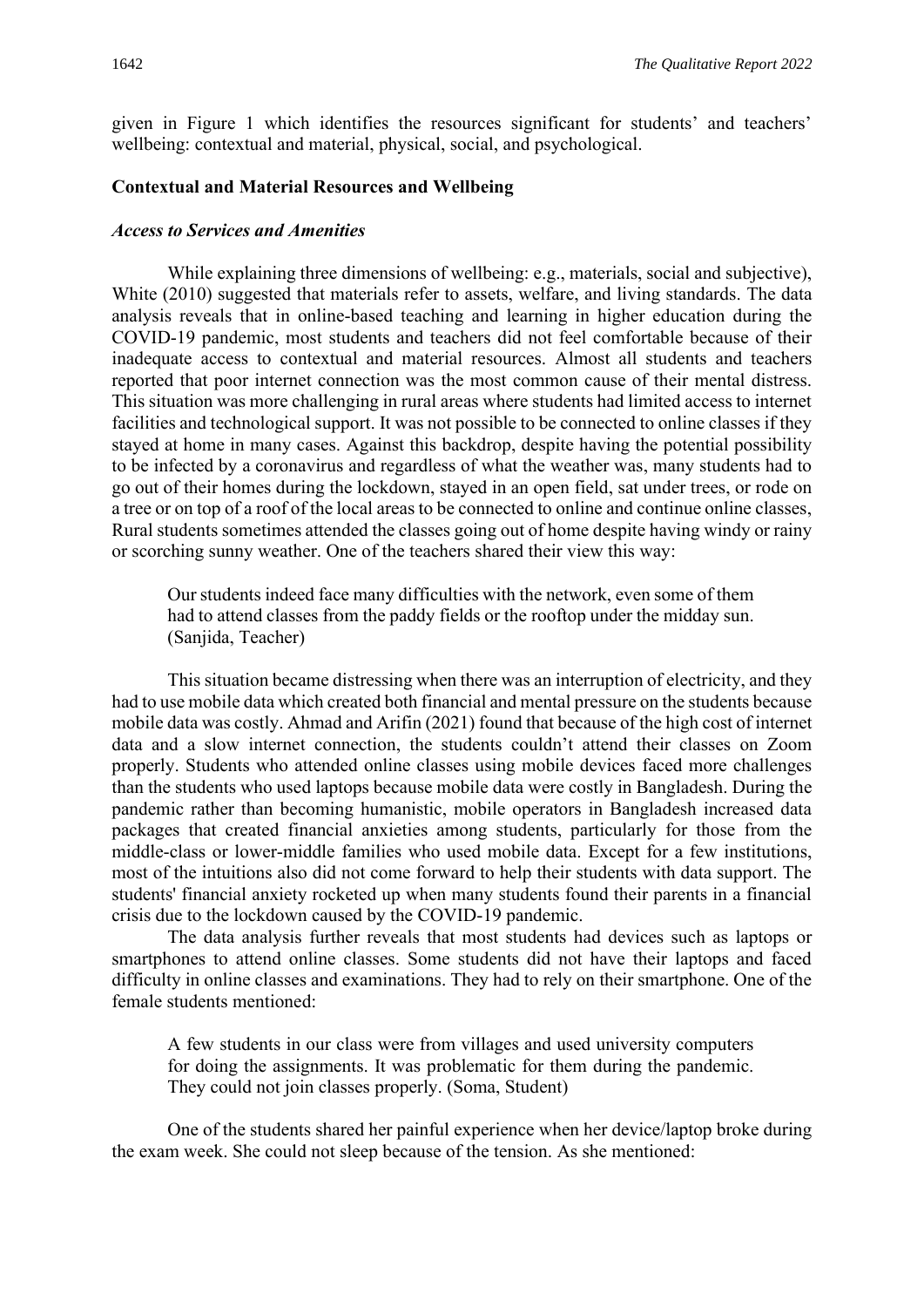I feel that I have a problem with the device, and other than that, I face challenges while there is an exam week going on. I mean, I could not sleep for the whole week, even for three hours. (Asha, Student)

#### *Environmental Quality*

Female students experienced additional anxieties and fears when they had to go out of the home. They felt exposed to possible potential risks that could compromise their safety and security. They had to stay outside the home for hours because they had to attend 1-3 classes in a day where each class's duration was 1-2 hours. One of the students shared how online classes during the pandemic threw them into a danger zone:

The online class has become a huge issue nowadays. When participating in online classes repeatedly, such as hour-long classes, the mobile charge runs out so fast! We have to charge up our devices on one side and participate in classes on the other. As a result, our devices do not get charged properly. It is a big issue. (Moni, Student)

Though teachers acknowledged that there were advantages of recording lectures and sharing with the students (e.g., absent students can watch it later, if the lesson is recorded), they felt a bit uneasy for several reasons such as a lack of confidence in running effective classes, fear of flaws in teaching, or fear of being watched by senior colleagues and the authority. As a result, whenever they sat in front of the camera, they naturally became a little stiff and selfconscious. Moreover, many teachers preferred uploading external videos to taking live classes or recorded classes to maintain family privacy.

Likewise, students were not comfortable interacting with teachers in online classes, even not in online presentations with cameras to maintain their privacy (cf. Sultana, 2022; Wright, 2017). They tried to hide behind the black screen of the zoom, turning off the microphone and video in the name of saving data consumption and maintaining privacy. To check students' level of understanding when teachers asked questions to students by name or in general, very little response came from the students' side. Only a few students responded after several repetitions of the questions which gave the teachers an uncomfortable feeling and made the flow of the class get interrupted. The classes seemed mechanical too. Since the students were physically separated, it was a huge impediment for a teacher to ensure students' participation (Latipah & Gunawan, 2021). Two of the students observed:

I do not always like to turn on my microphone to say something because I expect my friends to say something, respond to the teacher, and also my friends think that some other person will turn on the microphone and respond to the teacher. So, it always happens that the teacher is talking, and no one is responding to her. I know it is bothersome and annoying for teachers sometimes. (Rupa, Student)

When sir asked a question to a student, the student did not respond. Some students did their household chores by turning off the video. Some boys joined the class, turned on a film, and slept. They phoned me and said that "please phone me and wake me up when the class ends. (Manosh, Student)

Students explained their reasons for not responding to the questions asked by teachers in online classes. Conversely, the reverse opinion was revealed in the voice of some of the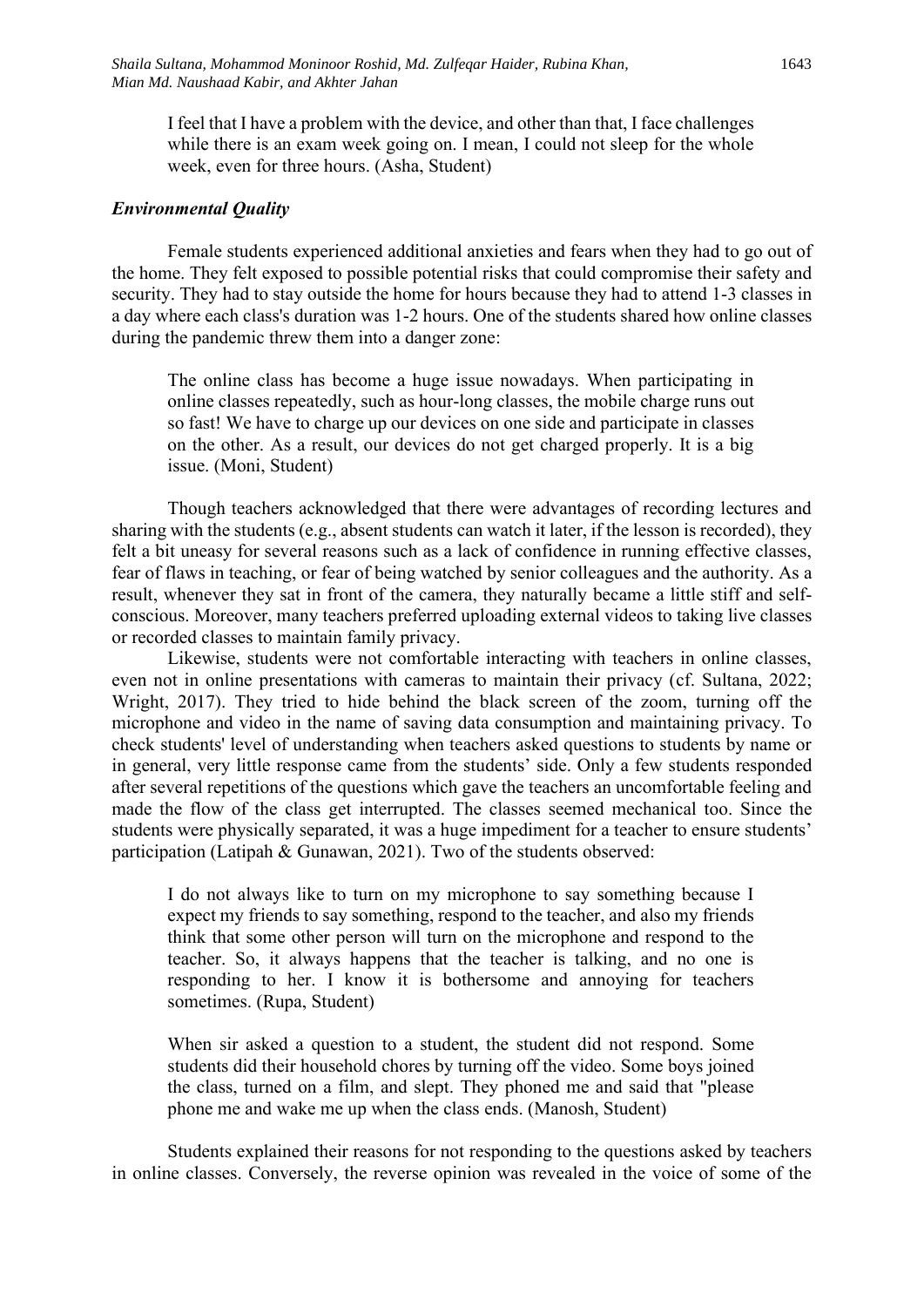students who were interested in asking questions if they did not understand any part of the lesson. However, they could not ask, worrying if others might get disturbed. Many also identified that they could not ask questions for the lack of time.

On the one hand, fewer interactions between teachers and students made many students introverted and/or from introverted to more introverted; on the other hand, it made some teachers feel worried about the effectiveness of their classes.

#### *Education and Skills*

Findings reveal that students' dropouts increased. Dissatisfaction with online classes, learning crisis, and expected results in the exam also worked as factors to postpone their study for one or two semesters and wait for face-to-face teaching:

I would say that the dropout rate will increase because many students understand that by giving online exams, they are not getting the grades they expect. So, they do not want to damage their CGPA by doing online classes anymore. Many of my friends have already dropped out of the courses. Even I did so. I feel that it will increase. (Rabbi, Student)

We were discussing that students might not enrol in the upcoming semesters. We saw that 70% of our existing students enrolled, which might create a fuss later. (Samiha, Teacher)

The online assessment process provided many students with a feeling of discomfort (Sultana, 2022). One of the reasons was the power failure during the examination, and students were not able to write in the examination and became tense wondering whether they would be able to submit exam papers within time. Another reason for such discomfort was the limited scope to correct typing mistakes in the online examination. They had little experience with such online examinations by typing on the button of a laptop or mobile phone. Accordingly, they often made mistakes in typing and got little time to correct those mistakes. When they compared this online examination with their long-practised paper-pen test, they felt they were not in their comfort zone. Moreover, they were mentally and physically used to facing examinations in a calm and quiet environment in an exam hall where everything was organized for the exam. However, when they took online examinations at home, they faced challenges paying attention to tests.

We all have faced problems in online exams like typing mistakes; that is the common thing we all have made. It is impossible to make an exam environment inside our home. No matter how quiet it is, it is impossible to focus on the exam in our home. (Laila, Student)

In addition, many of them searched for answers on google and corrected their answers and shared them with friends during online exam time. This malpractice made those students shocked who provided answers based on their ability rather than taking help from any sources or anyone. Another reason for feeling uncomfortable for the students was the pressure of assignment-based assessment. During the COVID-19 pandemic, students were assigned several assignments for each course that opened chances of cheating in different forms, including copying and pasting texts from different online sources. While this assignment process gave freedom and pleasure to dishonest students, honest students felt shocked and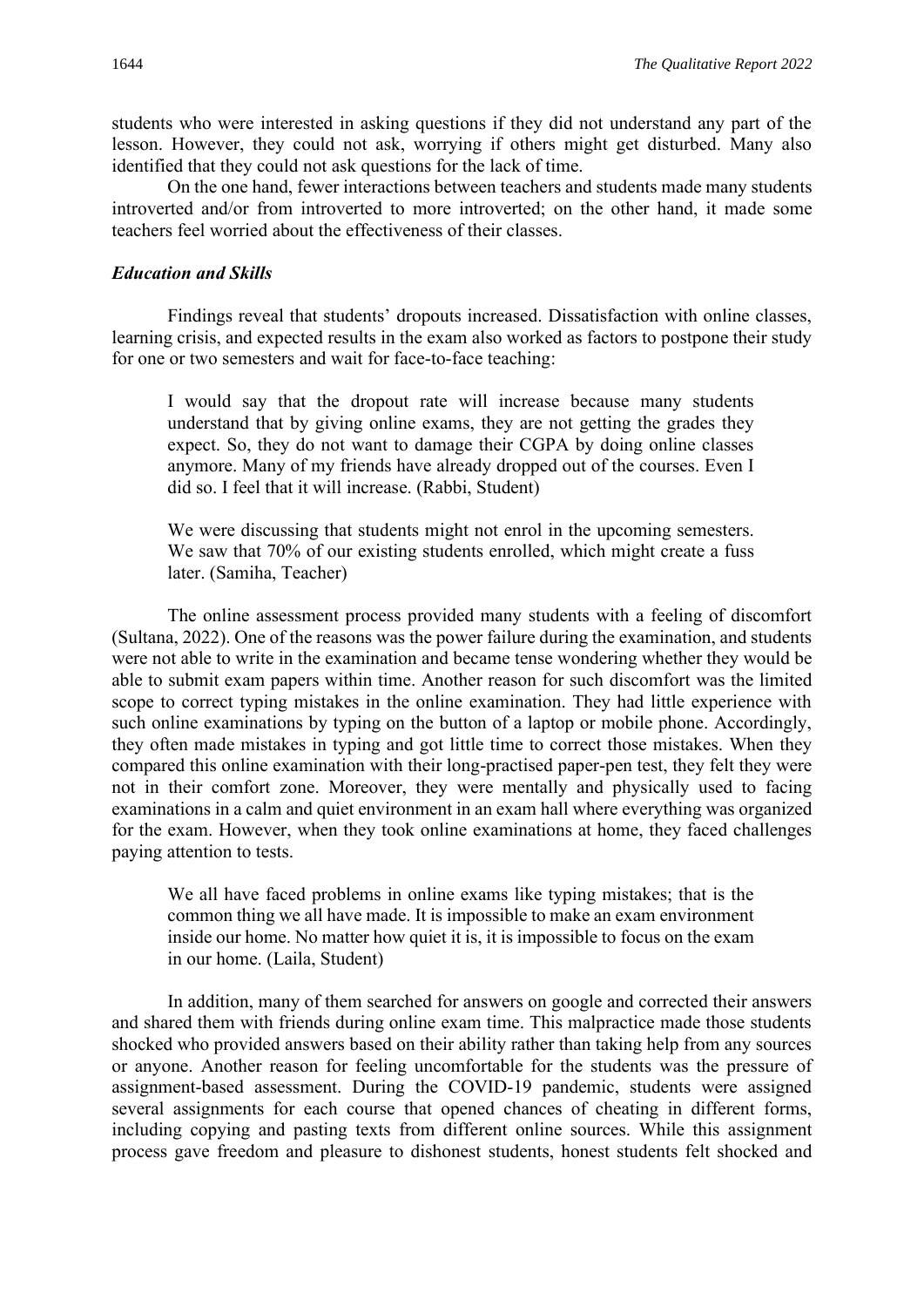discriminated against. Maintaining integrity in online assessment has been a global concern. During COVID-19, online cheating has increased too.

#### *Income, Wealth, and Assets*

Students expressed their financial anxieties and hardship because of their parents' income loss, which eventually contributed to many students' dropouts or enrollment in the following semester. Though some students received tuition waivers or admission fees waivers from their universities under conditions, all students did not receive this opportunity. The students who received tuition waivers under the condition were under the stress of achieving the required GPA in the upcoming semester. Otherwise, they would lose their waiver opportunity. On the one hand, personal financial crisis, on the other hand, the target of achieving the required GPA increased many students' psychological pressure. Besides, due to the burden of assignments, students suffered from immense mental pressure (Sultana, 2022). In addition, the hectic deadlines triggered their mental pressure. Keeping pace with hectic deadlines, they rushed to complete assignments. As a result, this rush impacted their proper understanding of the subject matter (Ahmad & Arifin, 2021).

Teachers complained about their salary cut, half salary pay, irregular salary pay, and postponement of their promotion for the COVID pandemic. On top of that, they were forced to engage in extra work, including collecting students for their university. One of the female teachers shared:

I am anxious about my salary and job security because I got 60% of my salary in March, and it was very much shocking because they kept us working on different issues. We worked day and night. Furthermore, we had to work almost two times more than our usual work, but at the time of salary, we got 60%. The university management sets different kinds of criteria that we have to meet, and they give us only 24 hours to meet those criteria. (Iqbal, Teacher)

# **Physical Resources and Wellbeing**

# *Physical Health and Abilities*

The data analysis further shows that online teaching, learning, and assessment processes were physically taxing and time-consuming, consequently creating physical and mental anxieties for both students and teachers. One of the students explained how online classes were painful for his mental and physical health, and he faced a hurdle to pay attention to his study:

We do not keep our concentration for a long time. How much concentration could we devote to a small device? How could we see the screen of the device for a long time? It affects our brain, and it pressurises our brain, and our brains become tired soon. In the face-to-face classroom, we can take classes and concentrate for 80 minutes. In online classes, we become tired after 30 minutes. (Liza, Student)

Likewise, how increased workload during a pandemic contributed to physical and mental pressure on teachers was illustrated by several teachers. Asa, a teacher, mentioned that downloading all assignment submissions and organising them in a folder were some of the extra workloads that she tackled in the case of the online assessment. Students submitted so many different files that it became unmanageable for her to organise.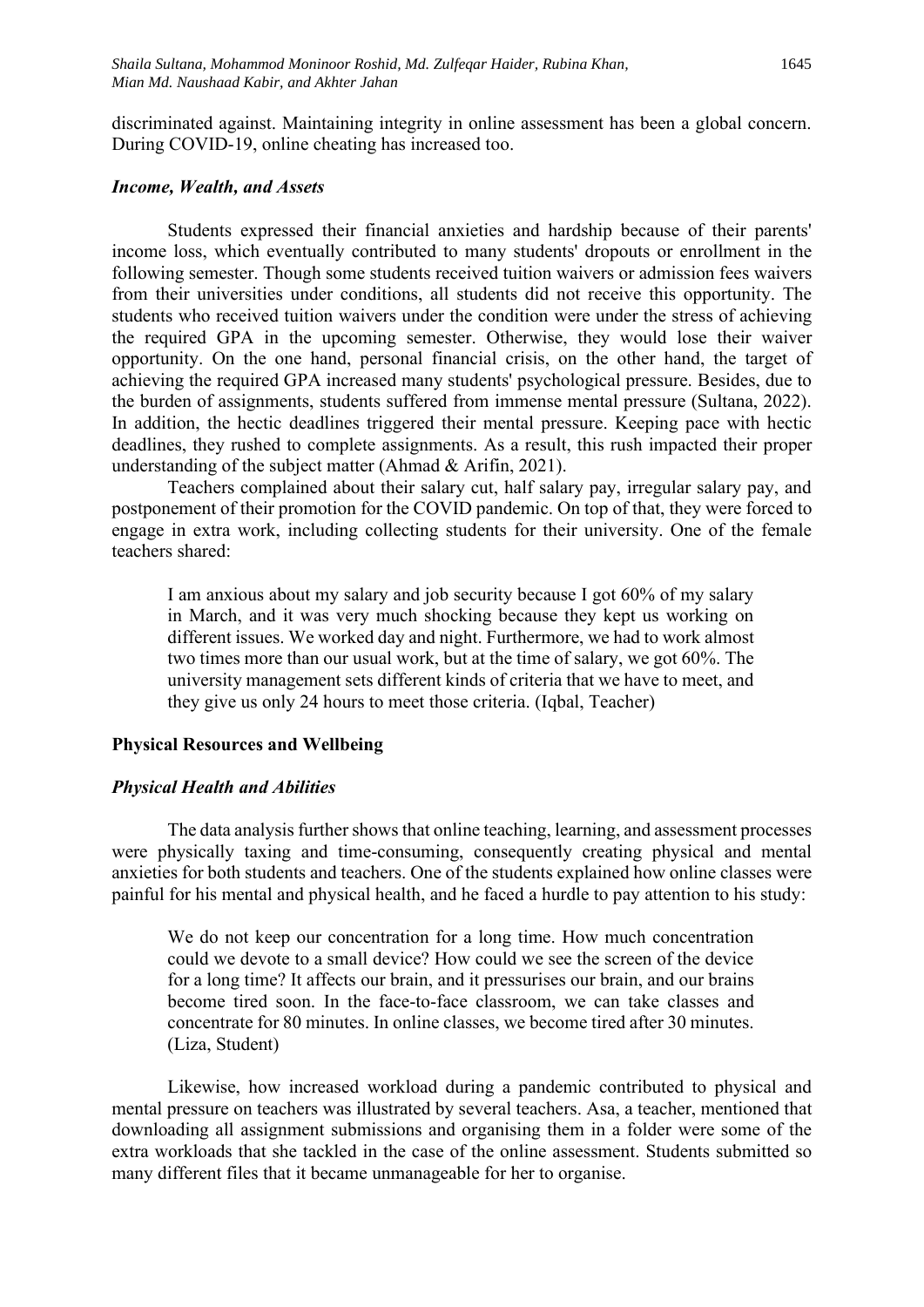The workload has increased without a doubt. Creating lesson plans, uploading them in Moodle, giving exams, checking exam copies, and discussing these issues with other teachers on laptops have made us act like automated robots. (Laboni, Teacher)

From WhatsApp, students have a faculty's number. So, students can call them anytime to solve their problems. Sometimes students are calling them mistakenly at night to know anything. However, it would not happen in regular classes. In this regard, teachers' workload has increased. (Russel, Student)

In other words, teachers have tried their level best to make online classes reliable and accessible. Consequently, their workload and working hours increased. Some teachers found themselves stressed with computer-induced medical problems (such as musculoskeletal problems, vision problems, and headaches) and burdened with online teaching:

Nevertheless, sitting in front of the screen for hours has caused a sore neck. For example, today, I have been sitting in front of the computer screen since 10 in the morning, the whole day, as our master's students had a presentation. Moreover, my neck is already aching. So, this is a practical problem for me. We are aged, you know. This is bothering us a lot. (Amzad, Teacher)

The study has also identified that teachers' and students' wellbeing is associated with physical comfort and discomfort. It was found that due to the online remote teaching and learning process, both teachers and students suffered from physical discomforts, such as back pain, blur vision, headache, and other physical discomforts because of the prolonged engagement with online activities. No matter how long they worked, they also had to attend online meetings after office hours, sometimes late at night.

#### **Social Resources and Wellbeing**

#### *Network of Support and Obligations*

Female teachers seemed to suffer from an additional source of anxiety because of their social relationships and responsibilities at home. They were the usual primary caregivers, and hence, they needed to take care of their family members, and on many occasions, COVID-19 patients at home. Any sickness and death seemed to have more stimulating effects on them. Also, as women in the household, they had more responsibilities, including child-rearing and household chores. The young mother teacher participants needed to supervise their young children when these children had their online classes. When in the same household, the father, mother, and children had online commitments (classes/ meetings), it seemed women became the manager of these simultaneous events in the household. Arranging adequate numbers of laptops and smartphones had also become a hurdle for women. Thus, being quarantined at home and meeting the demands of multiple and simultaneous roles of wife, mother, teacher, and employee within the same space became a source of stress and anxiety for female teachers:

… mental anxiety - I would like to ask all the female teachers here whether they also face this problem if there is a small child at home, whether I should take care of it or take classes. The baby may make a sound in the middle of the classes; it is also a source of anxiety; I mean sitting in front of the students at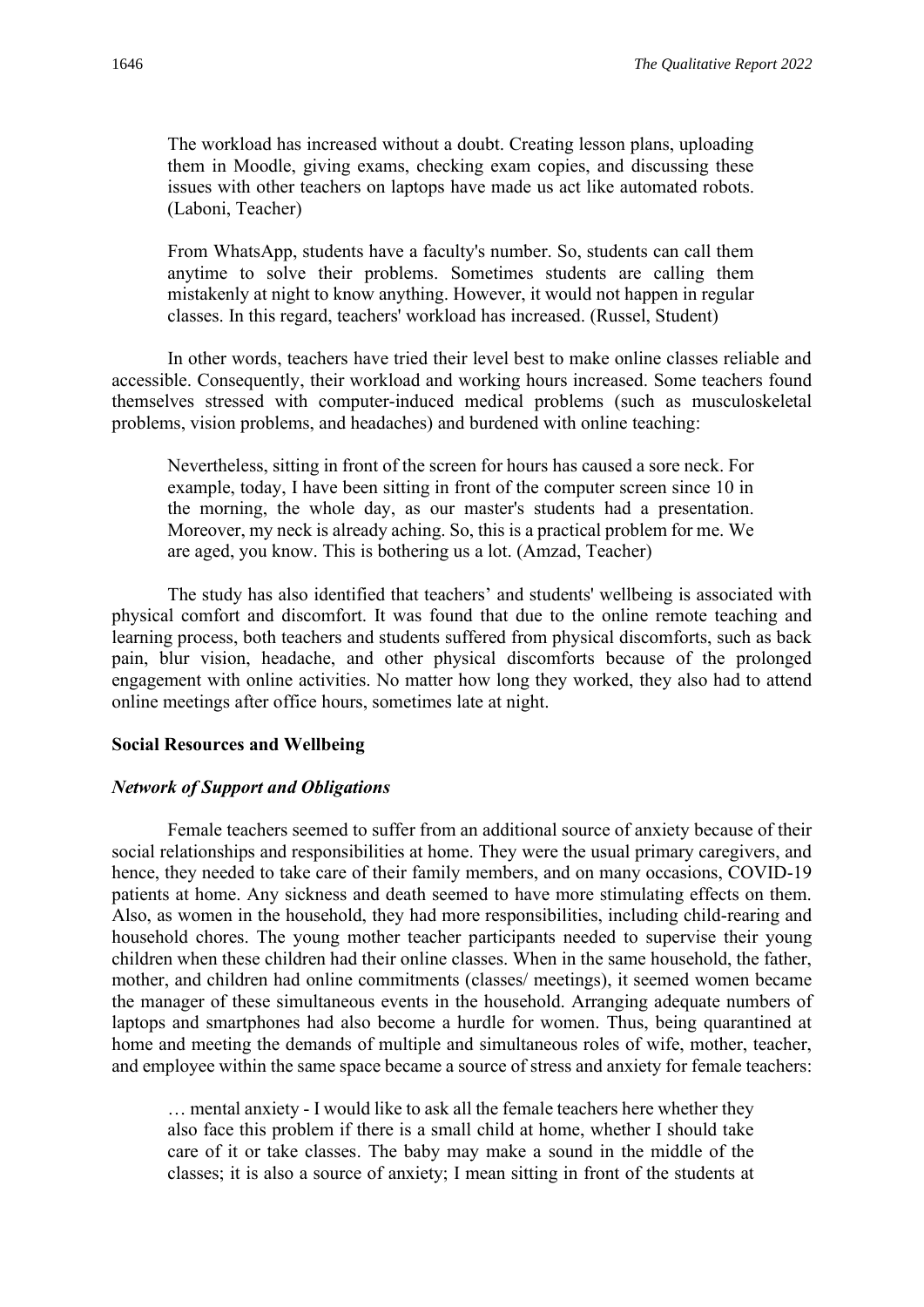the right time and managing your household …. It is extreme pressure for female teachers. I mean... at least for me... and... Moreover, if you have a history of someone having corona in your family, I lost my father on May 14. It has been just one month now. He died of the corona. So, when you have situations like this, you feel anxious, I mean... you cannot give attention to anything, let alone teaching... Then I also feel anxious for students since it has already happened in my family... Whether they are safe or not... I also have to think of it. So, it is also a cause of anxiety. (Joya, Teacher)

The differences in the role of teachers in the household during COVID-19 became evident in the following light-hearted comment made by a female teacher participant:

I feel jealous when I see my husband, and he is pretty relaxed... He is in a relaxed mode all day long... Moreover, he is spending his days relaxing for the last two months and spending the nights as well. He is a businessman. I am very jealous of it. I am not in his place... That is why I have to sit before the laptop for a long time, and why I have to work. (Jesmin, Teacher)

This finding suggests that workload, activities, and stress in all professions were not equal, and teachers' professional and personal lives had been immensely affected by the pandemic.

#### **Psychological Resources and Wellbeing**

#### *Hopes, Fears, and Aspirations*

Teachers also expressed their financial anxieties and fear of losing their job. Several teachers reported fear that either themselves or any of their colleagues received 30%-70% reduced salary from their universities for several months. Even some of the teachers did not receive any salaries. Cutting salaries or no salary from university made the teacher community worried about the loss of their jobs. On top of that, several universities forced the teachers to give different written undertakings such as agreeing to work with a lesser salary, working without promotion, or suspension of increments until the pandemic ended. Moreover, apart from teaching, the authority forcibly engaged them to work from morning to late at night in various administrative and training works. Also, violating privacy policy, university authorities monitored teachers' activities and movement through different Apps. Such unpleasant initiatives shocked the teachers severely and gave the teachers a feeling of leaving the job.

University authorities also had tension and anxieties about the recruitment of new students and financial affordability. Because of the uncertainty in new recruitment, universities identified that the number of enrolled students had decreased. As private universities depend highly on these newly admitted students, they anticipated financial calamity. As private universities do not get any government endowments, their expenses solely depend on students' tuition fees. Hence, universities tried their best to bring back their regular students who had failed to register. However, if the pandemic continued for a long time, many universities would fall into an economic crisis, eventually putting the teachers' jobs and salary at risk. In the meantime, many teachers started facing financial challenges. One of the teachers reported that he had to shift to a cheaper flat to adjust to the pay cut. One senior teacher shared:

We are from private universities and we get our major funds from the students, and we do not receive any government funding. So financially, it will be quite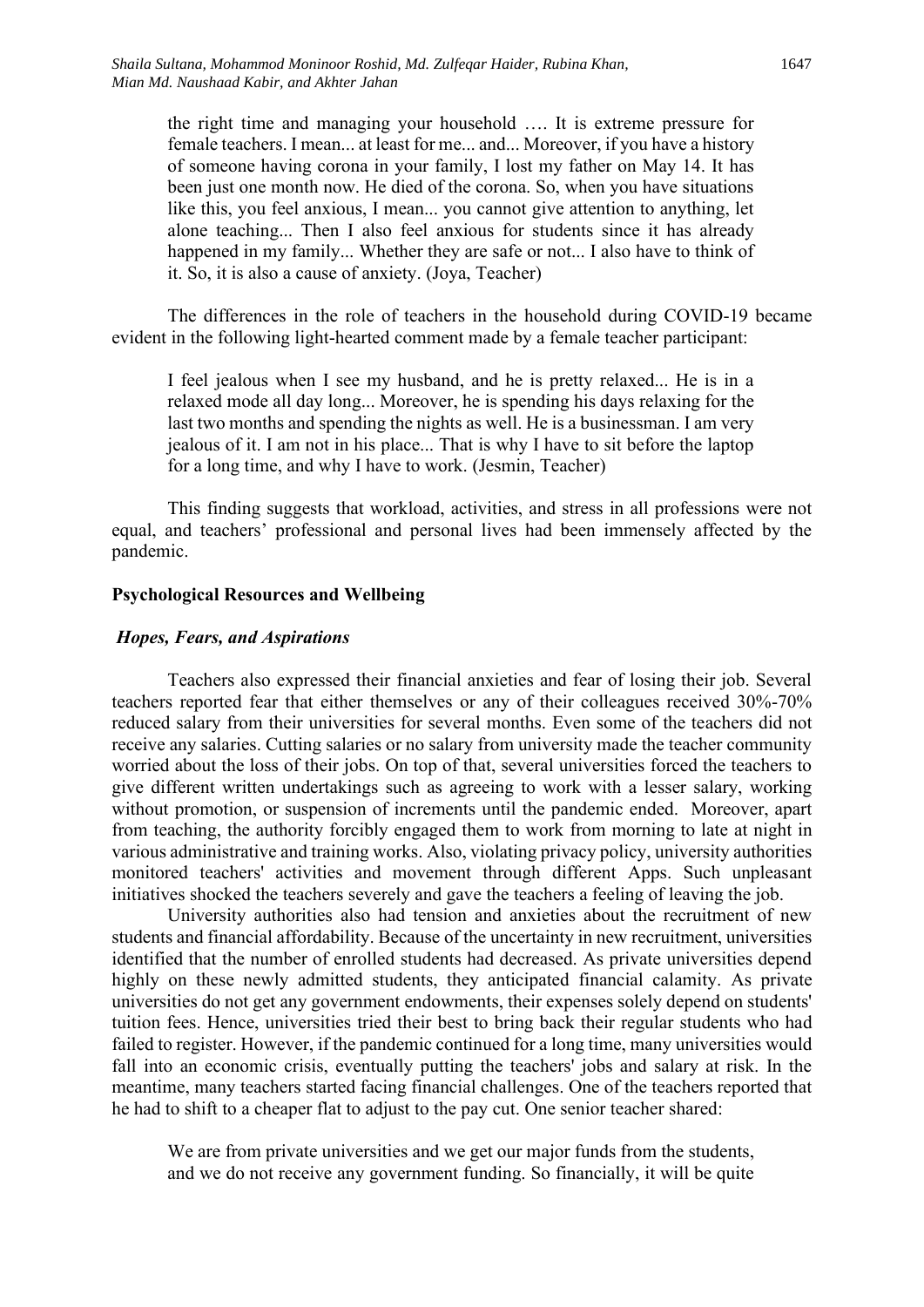a challenge for the administration to run the universities smoothly, as the student intake is low. As a result, teachers are worried, and there is pressure from the administration. (Rubana, Teacher)

Thus, future financial instability created stress among many university authorities in Bangladesh. This stress is seen globally, particularly among international universities. They are not in regular operation; many are closed; and students stay home.

#### **Discussion**

The paper has identified how online teaching during COVID-19 caused by the pandemic affects the wellbeing of higher education teachers and students in Bangladesh. Online teaching has been affected by contextual, material, physical, social, and psychological challenges, and consequently, both teachers and students are experiencing stress and anxiety.

In terms of contextual and material resources and wellbeing, access to services and amenities seems to play a vital role. For example, technological issues seem to create a digital divide between urban and rural and poor and affluent students (Panyajamorn et al., 2018). However, the technological divide is a global issue (Chen & Wellman, 2014) in online teaching or remote teaching, even in developed countries like the UK (Watts, 2020). During COVID-19 and the lockdown period, students' learning, and mental wellbeing in rural areas, including Bangladesh, seems to be affected immensely. According to Lai and Widmar (2021), for those who do not have easy access to the Internet, the digital divide restricts their options. There was a negative association between remoteness and Internet speed at the local level, demonstrating the challenge that rural areas encounter. As a result, the digital divide threatens rural students' wellbeing in Bangladesh, especially those from low-income and financially marginalised families. Thus, these findings indicate that the environmental quality of using the technology causes anxiety and uneasiness among teachers and students, which eventually affects their psychological wellbeing during the pandemic. Likewise, female students feel more stress than their male counterparts because of their feeling of insecurity about going out of the home to attend remote teaching. A study by Awang and Singka (2020) reveals that there is a significant relationship between safety construct with wellbeing among students. Thus, safety must be exercised and handled consistently and efficiently to protect students' well-being.

In addition, assessment and related stress seem to compromise the wellbeing of students. Researchers in the United Kingdom have discovered a threefold increase in requests to a big "homework aid" website since the COVID pandemic struck. Baik, Larcombe, and Brooker (2019) showed that students' wellbeing is also associated with assessment. The study quoted:

My wellbeing would be improved if there were consistently explicit criteria for assignments, more notice about expectations for assessments, and less weight on marks on the end of semester written exams.

To improve the learners' wellbeing, students suggested maintaining clarity and fairness in assessment and providing more feedback on assessment. In this study too, to avoid this challenge about exams and make them fair to some extent, some of the teachers asked for the handwritten assignments from students; some asked them to mail the images of assignments; some others, however, suggested taking video interviews or viva or setting analytical questions in an open book exam instead of MCQ tests. Teachers also suggested their colleagues set up creative questions so that students would not copy and paste the answers from google. They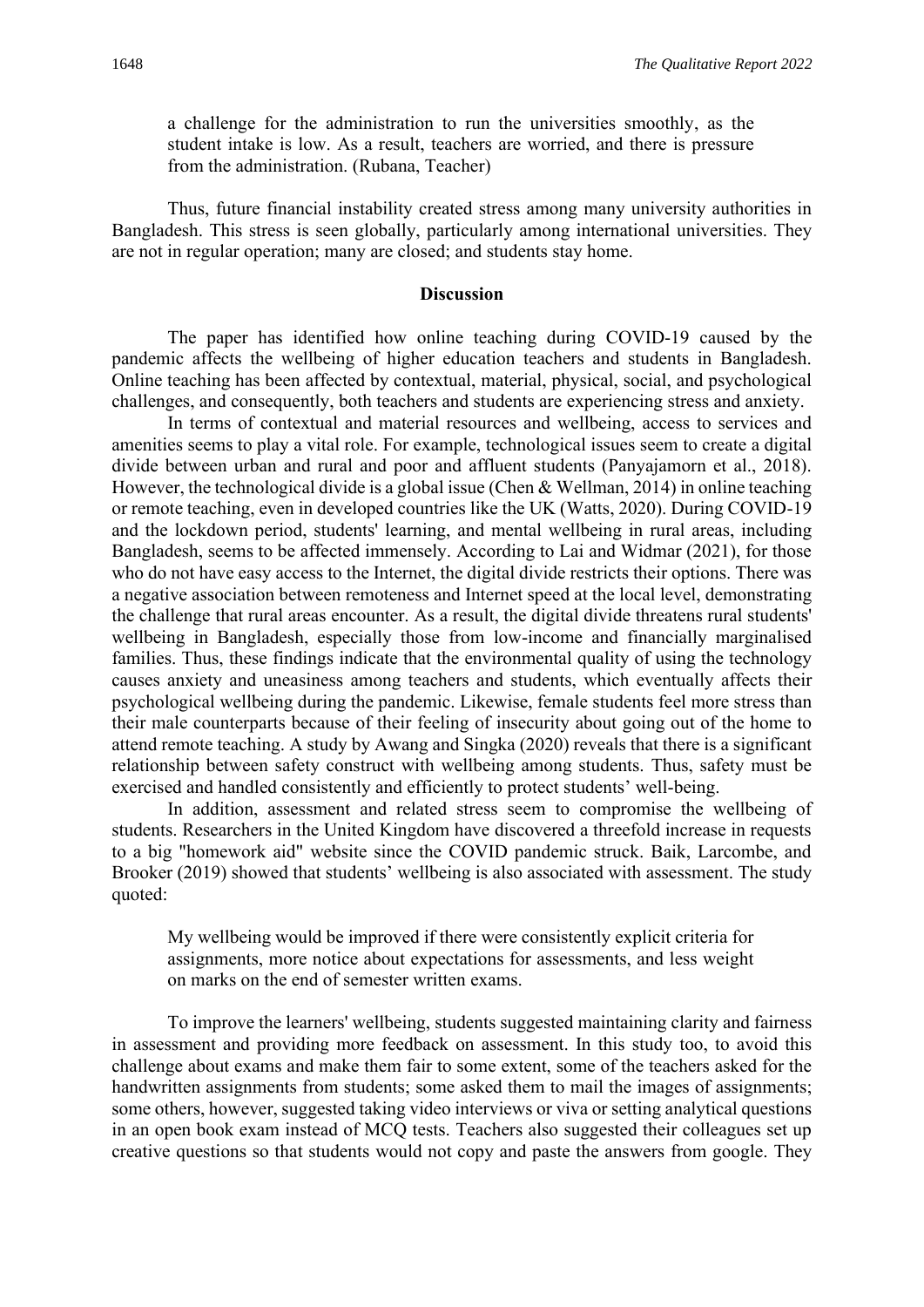also advised their colleagues to be more vigilant, and more strategic to keep up with the challenges.

Teachers' wellbeing is closely associated with their job security, regular payment, and reasonable workload. This study's results suggest that university teachers were worried about their salaries, and jobs and concerned with leading a decent life during COVID-19. They have a fear of losing their jobs because of the low enrolment of students in universities. Teachers are also anxious because of the university authorities' surveillance, long training sessions, and frequent pay cut. Job insecurity is described as an employee's fear of losing their job involuntarily (Burchell, 2011), decreases psychological wellbeing and job satisfaction, and raises depersonalisation disorder and physical stresses revealed in several studies on the psychological effects of job insecurity (see Hellgren et al., 1999; Hellgren, & Sverke, 2003).

Experts predicted coronavirus may "make or break" universities' finances. Universities successfully able to transit to online teaching could gain financially in the wake of the coronavirus epidemic. At the same time, the universities failing to do so successfully could be at risk of a permanent shutdown (see Bothwell, 2020). Despite offering courses online, as Bangladeshi universities are facing student shortages, the university authorities are worried about future financial stability. According to Burchell (2011), the unexpected announcement of work insecurity will result in a sharp increase in psychological symptoms. When considering the long-term effects of work instability, wellbeing (i.e., anxiety and depression symptoms) tends to deteriorate for at least a year, with no signs of levelling off or recovery. In the context of Zimbabwe, adopting a qualitative study, Mabhoyi (2020) teachers in Zimbabwe are underpaid and dissatisfied with their salaries, causing them to be concerned about their wellbeing in this economically struggling Sub-Saharan country. On the other hand, teachers at other universities are more at ease because they note that their administration is not slashing their wages and promoting and paying them as usual. From a sociological standpoint, wellbeing, according to these findings, is often relational because they have access to public goods as a social process and social practices that inform their lives. Thus, it can be said that individuals' sense of wellbeing is perceived individually but represents their social relationships, including intuitional practice (Wyn, 2009).

Because of the collapse of homes and workspaces, female teachers are struggling the most. Workload, activities, and stress are more complex and unequal for women than men to some extent, and women have multiple identities with multiple roles that reflect gender inequality in professional and family roles (Memon & Jena, 2017; Reichelt et al., 2021). While supporting the university authorities in transitioning from face-to-face teaching to online teaching, they need to cater to COVID-19 infected family members and other family members.

Students seem to suffer more from contextual and materialistic challenges. Those from a non-privileged background located in rural and sub-urban areas in Bangladesh do not have access to uninterrupted internet facilities and amenities required to attend online classes. Assessments in online teaching, which are predominantly based on assignments, have become burdensome for them. The financial burden due to decreased income of their parents because of COVID-19 has created extra pressure on them. Teachers also often experience physical discomfort due to their extended online activities, such as back pain, blurred vision, and headaches. Both students and teachers seem to be in an unfair position where they neither exert their agency nor fulfil their personal and professional ethos in online teaching. Numerous studies show clear links between physical activity and reduced psychological distress (Ashdown-Franks et al., 2019; Rodriguez-Ayllon, Estévez-López et al., 2019). Moreover, studies show that sedentary behaviour, especially excessive screen time such as watching TV, using a computer, a cell phone, or the Internet for more than two hours per day in leisure time, is linked to poor mental health in young people (Rodriguez-Ayllon, Cadenas-Sánchez et al., 2019).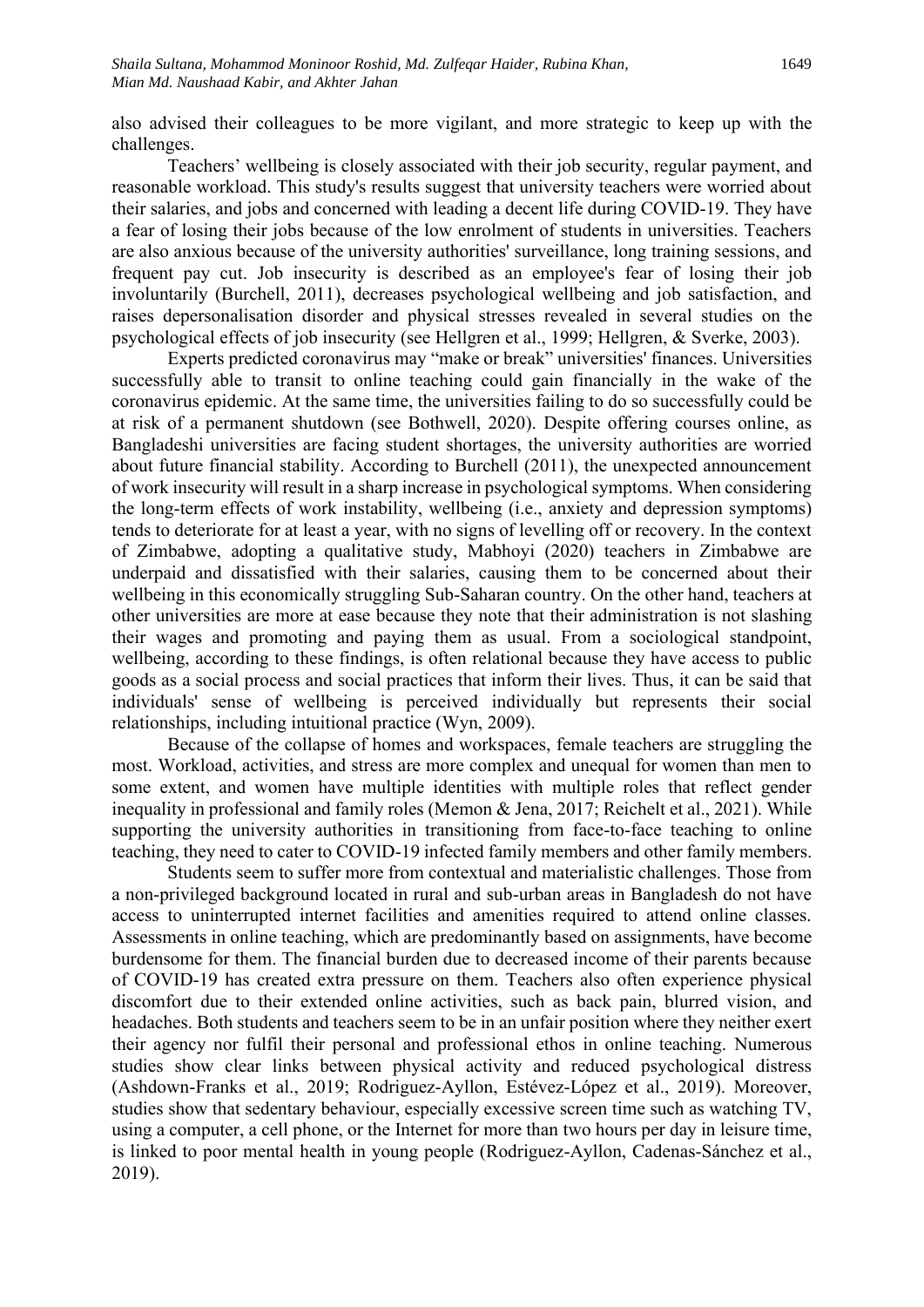#### **Conclusion**

The findings presented in this paper are significant for several reasons. First, the findings indicate the necessity of focusing on students' and teachers' wellbeing, rather than preoccupying ourselves solely with the issues of teaching and learning, as Soutter (2011) has suggested. Second, it is also essential to focus on contextual, physical, social, and psychological aspects of human life for a nascent understanding of wellbeing. Third, the paper provides a guideline for educators, to think about the educational experiences beyond classroom boundaries, specifically during any critical period. The policymakers need to be mindful of the factors, too, while developing a curriculum for the time of crisis. Finally, the responses of students and teachers in this research study are compelling. There should be open discussions and counselling sessions to immediately address the emotional and psychological issues to ensure students' and teachers' wellbeing.

#### **References**

- Adams, D., Joo, M. T. H., Sumintono, B., & Pei, O. S. (2020). Blended learning engagement in higher education institutions: A differential item functioning analysis of students' backgrounds. *Malaysian Journal of Learning & Instruction, 17*(1), 133-158.
- Adedoyin, O. B., & Soykan, E. (2020). COVID-19 pandemic and online learning: The challenges and opportunities. *Interactive Learning Environments*, 1-13. <https://doi.org/10.1080/10494820.2020.1813180>
- Ahmad, D., & Arifin, M. A. (2021). Exploring student achievement and perceptions in an online flipped grammar course. *Indonesian Journal of Applied Linguistics, 10*(3), 639- 655.
- Ager, K., Albrecht, N. J., & Cohen, M. (2015). Mindfulness in schools research project: Exploring students' perspectives of mindfulness—What are students' perspectives of learning mindfulness practices at school? *Psychology*, *6*(7), 896-915.
- Ali, W. (2020). Online and remote learning in higher education institutes: A necessity in light of COVID-19 pandemic. *Higher Education Studies*, *10*(3), 16-25.
- Allen, R., Jerrim, J., & Sims, S. (2020). How did the early stages of the COVID-19 pandemic affect teacher wellbeing? *Centre for Education Policy and Equalising Opportunities (CEPEO) Working Paper*, 1-33.
- Ashdown-Franks, G., Sabiston, C. M., & Stubbs, B. (2019). The evidence for physical activity in the management of major mental illnesses: A concise overview to inform busy clinicians' practice and guide policy. *Current Opinion in Psychiatry*, *32*(5), 375-380.
- Assunção Flores, M., & Gago, M. (2020). Teacher education in times of COVID-19 pandemic in Portugal: National, institutional and pedagogical responses. *Journal of Education for Teaching*, *46*(4), 507-516.
- Aulia, F., Hastjarjo, T. D., Setiyawati, D., & Patria, B. (2020). Student well-being: A systematic literature review. *Buletin Psikologi*, *28*(1), 1-14.
- Awang, M., & Singka, R. C. (2020). Safety and wellbeing among secondary school students in the district of Kanowit, Sarawak. *Management Research Journal*, *9*, 25-35.
- Baik, C., Larcombe, W., & Brooker, A. (2019). How universities can enhance student mental wellbeing: The student perspective. *Higher Education Research & Development*, *38*(4), 674-687.
- Banna, M. H. A., Sayeed, A., Kundu, S., Christopher, E., Hasan, M. T., Begum, M. R., & Khan, M. S. I. (2020). The impact of the COVID-19 pandemic on the mental health of the adult population in Bangladesh: A nationwide cross-sectional study. *International Journal of Environmental Health Research*, *32*(4), 850-861. DOI: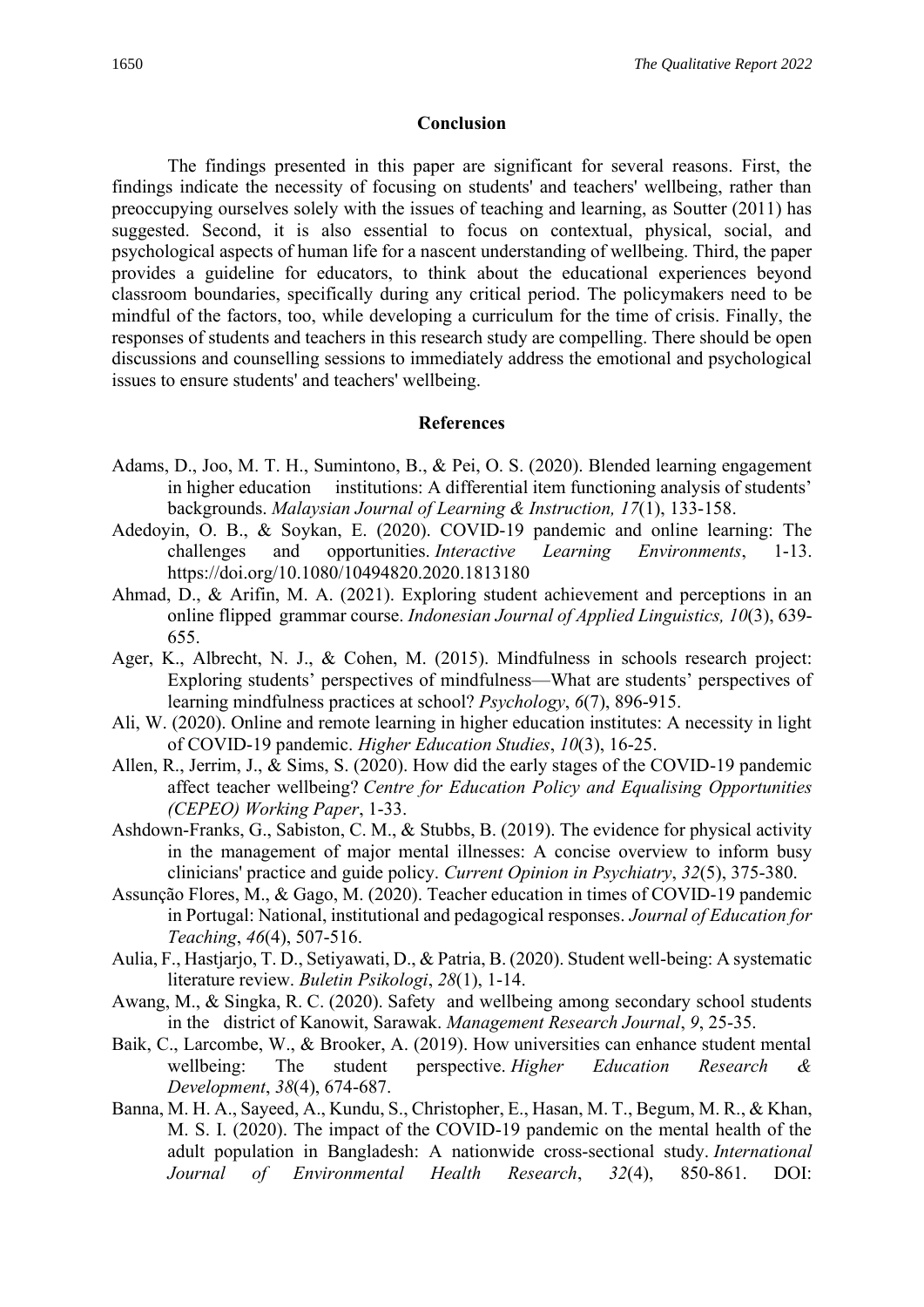10.1080/09603123.2020.1802409

- Bardach, L., Klassen, R. M., & Perry, N. E. (2021). Teachers' psychological characteristics: Do they matter for teacher effectiveness, teachers' well-being, retention, and interpersonal relations? An integrative review. *Educational Psychology Review*, 1-42. <https://doi.org/10.1007/s10648-021-09614-9>
- Bothwell, E. (2020). Coronavirus: Global student flows to suffer 'massive hit' for years. THE World University Rankings. https://www.timeshighereducation.com
- Braun, V., & Clarke, V. (2006). Using thematic analysis in psychology. *Qualitative Research in Psychology*, *3*(2), 77-101.
- Brey, P. A. E. (2012). Well-being in philosophy, psychology, and economics. In P. A. E. Brey, A. R. Briggle, & E. H. Spence (Eds.), *The good life in a technological age.* (pp. 15-34). Routledge.
- Burchell, B. (2011). A temporal comparison of the effects of unemployment and job insecurity on wellbeing. *Sociological Research Online*, *16*(1), 66-78. <https://doi.org/10.5153/sro.2277>
- Chen, W., & Wellman, B. (2004). The global digital divide–within and between countries. *IT & Society*, *1*(7), 39-45.
- Dreer, B. (2021). Teachers' well-being and job satisfaction: The important role of positive emotions in the workplace. *Educational Studies*, 1-17. <https://doi.org/10.1080/03055698.2021.1940872>
- Dodd, R. H., Dadaczynski, K., Okan, O., McCaffery, K. J., & Pickles, K. (2021). Psychological wellbeing and academic experience of university students in Australia during COVID-19. *International Journal of Environmental Research and Public Health*, *18*(3), 866. <https://doi.org/10.3390/ijerph18030866>
- Dodge, R., Daly, A. P., Huyton, J., & Sanders, L. D. (2012). The challenge of defining wellbeing. *International Journal of Wellbeing*, *2*(3), 222-235. DOI: 10.5502/ijw.v2i3.4
- Faisal, R. A., Jobe, M. C., Ahmed, O., & Sharker, T. (2022). Mental health status, anxiety, and depression levels of Bangladeshi university students during the COVID-19 pandemic. *International Journal of Mental Health and Addiction*, 20(3), 1500-1515. doi: 10.1007/s11469-020-00458-y
- Francis, J., Vella-Brodrick, D., & Chyuan-Chin, T. (2021). Effectiveness of online, schoolbased positive psychology interventions to improve mental health and wellbeing: A systematic review. *International Journal of Wellbeing*, *11*(4), 44-67. DOI: 10.5502/ijw.v11i4.1465
- Gillett-Swan, J. K., & Sargeant, J. (2015). Wellbeing as a process of accrual: Beyond subjectivity and beyond the moment. *Social Indicators Research*, *121*(1), 135-148.
- Hellgren, J., Sverke, M., & Isaksson, K. (1999). A two-dimensional approach to job insecurity: Consequences for employee attitudes and wellbeing. *European Journal of Work and Organisational Psychology*, *8*(2), 179-195.
- Hellgren, J., & Sverke, M. (2003). Does job insecurity lead to impaired wellbeing or vice versa? Estimation of cross‐lagged effects using latent variable modelling. *Journal of Organizational Behavior: The International Journal of Industrial, Occupational and Organisational Psychology and Behavior*, *24*(2), 215-236.
- Ibna Seraj, P. M., Chakraborty, R., Mehdi, T., & Roshid, M. M. (2022). A systematic review on pedagogical trends and assessment practices during the COVID-19 pandemic: Teachers' and students' perspectives. *Education Research International*, *2022*(1534018).<https://doi.org/10.1155/2022/1534018>
- Johnson, B., & Christensen, L. (2008). *Educational research quantitative, qualitative, and mixed approaches*. Sage.
- Khan, R. A., & Jawaid, M. (2020). Technology enhanced assessment (TEA) in COVID 19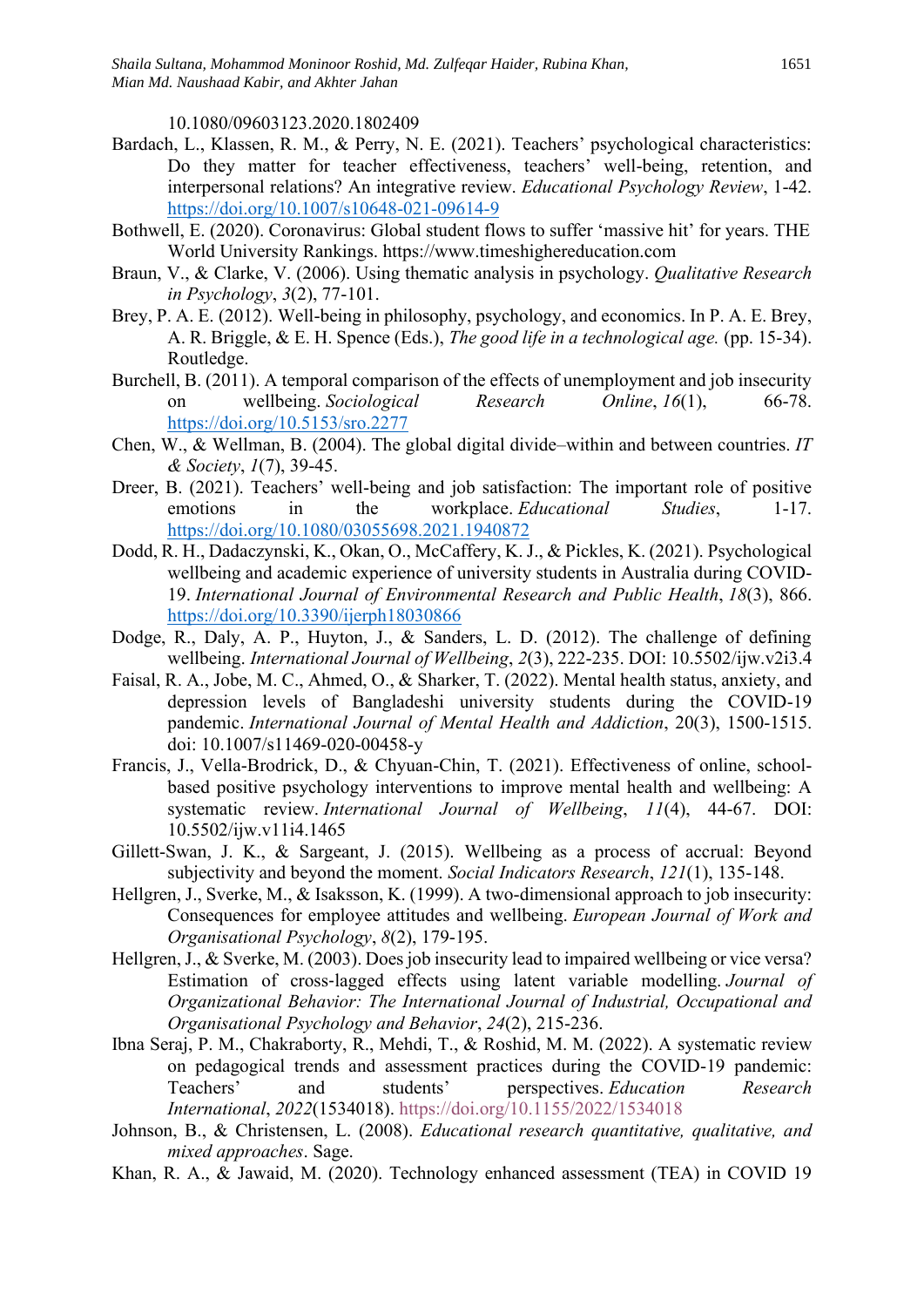pandemic. *Pakistan Journal of Medical Sciences*, *36*(S4), S108.

- Khan, R., Jahan, A., Sultana, S., Naushaad Kabir, M. M., Haider, M. Z., & Roshid, M. M. (2021). Accessing online instruction amidst COVID-19 in Bangladesh: Barriers and coping strategies. *Language Teaching Research Quarterly*, *22*, 33-48.
- Khan, A. H., Sultana, M. S., Hossain, S., Hasan, M. T., Ahmed, H. U., & Sikder, M. T. (2020). The impact of COVID-19 pandemic on mental health & wellbeing among homequarantined Bangladeshi students: A cross-sectional pilot study. *Journal of Affective Disorders*, *277*, 121-128.
- Lai, J., & Widmar, N. O. (2021). Revisiting the digital divide in the COVID‐19 era. *Applied Economic Perspectives and Policy*, *43*(1), 458-464.
- Latipah, Y., & Gunawan, W. (2021). Emerging voice: Exploring the process of teacher-student dialogic interaction in mobile instant messaging (MIM) to construct voice in argumentative writing. *Indonesian Journal of Applied Linguistics, 10*(3), 782-793.
- Lomas, T., & Ivtzan, I. (2016). Second wave positive psychology: Exploring the positive– negative dialectics of wellbeing. *Journal of Happiness Studies*, *17*(4), 1753-1768.
- Mamun, M. A., & Griffiths, M. D. (2020). First COVID-19 suicide case in Bangladesh due to fear of COVID-19 and xenophobia: Possible suicide prevention strategies. *Asian Journal of Psychiatry*, *51*, 102073. DOI: 10.1016/j.ajp.2020.102073
- Mabhoyi, L. C. (2020). Labour relations among Zimbabwean teachers: Wellbeing and the challenges of professionalism. *International Journal of Teaching and Education*, *8*(2), 53-76.
- McGregor, J. A., & Pouw, N. (2017). Towards an economics of well-being. *Cambridge Journal of Economics*, *41*(4), 1123-1142.
- Mehdinezhad, V. (2012). Relationship between high school teachers' wellbeing and teachers' efficacy. *Acta Scientiarum. Education*, *34*(2), 233-241.
- Memon, N. Z., & Jena, L. K. (2017). Gender inequality, job satisfaction and job motivation: Evidence from Indian female employees. *Management and Labour Studies*, *42*(3), 253- 274.
- Murphy, M. P. (2020). COVID-19 and emergency e-learning: Consequences of the securitisation of higher education for post-pandemic pedagogy. *Contemporary Security Policy*, *41*(3), 492-505.
- Nurunnabi, M., Almusharraf, N., & Aldeghaither, D. (2020). Mental health and well-being during the COVID-19 pandemic in higher education: Evidence from G20 countries. *Journal of Public Health Research*, *9*(Suppl 1).
- Nordin, H., & Arifin, T. F. T. (2016). Validation of a technological pedagogical content knowledge instrument in a Malaysian secondary school context. *Malaysian Journal of Learning and Instruction, 13*, 1-24.
- O. Nyumba, T., Wilson, K., Derrick, C. J., & Mukherjee, N. (2018). The use of focus group discussion methodology: Insights from two decades of application in conservation. *Methods in Ecology and Evolution*, *9*(1), 20-32.
- Panyajamorn, T., Suanmali, S., Kohda, Y., Chongphaisal, P., & Supnithi, T. (2018). Effectiveness of e-learning design in Thai public schools. *Malaysian Journal of Learning & Instruction, 15*(1), 1-34.
- Patrick, S. W., Henkhaus, L. E., Zickafoose, J. S., Lovell, K., Halvorson, A., Loch, S., Letterie, M., & Davis, M. M. (2020). Well-being of parents and children during the COVID-19 pandemic: A national survey. *Pediatrics*, 146(4), e2020016824. <https://doi.org/10.1542/peds.2020-0836>
- Reichelt, M., Makovi, K., & Sargsyan, A. (2021). The impact of COVID-19 on gender inequality in the labor market and gender-role attitudes. *European Societies*, *23*(sup1), S228-S245.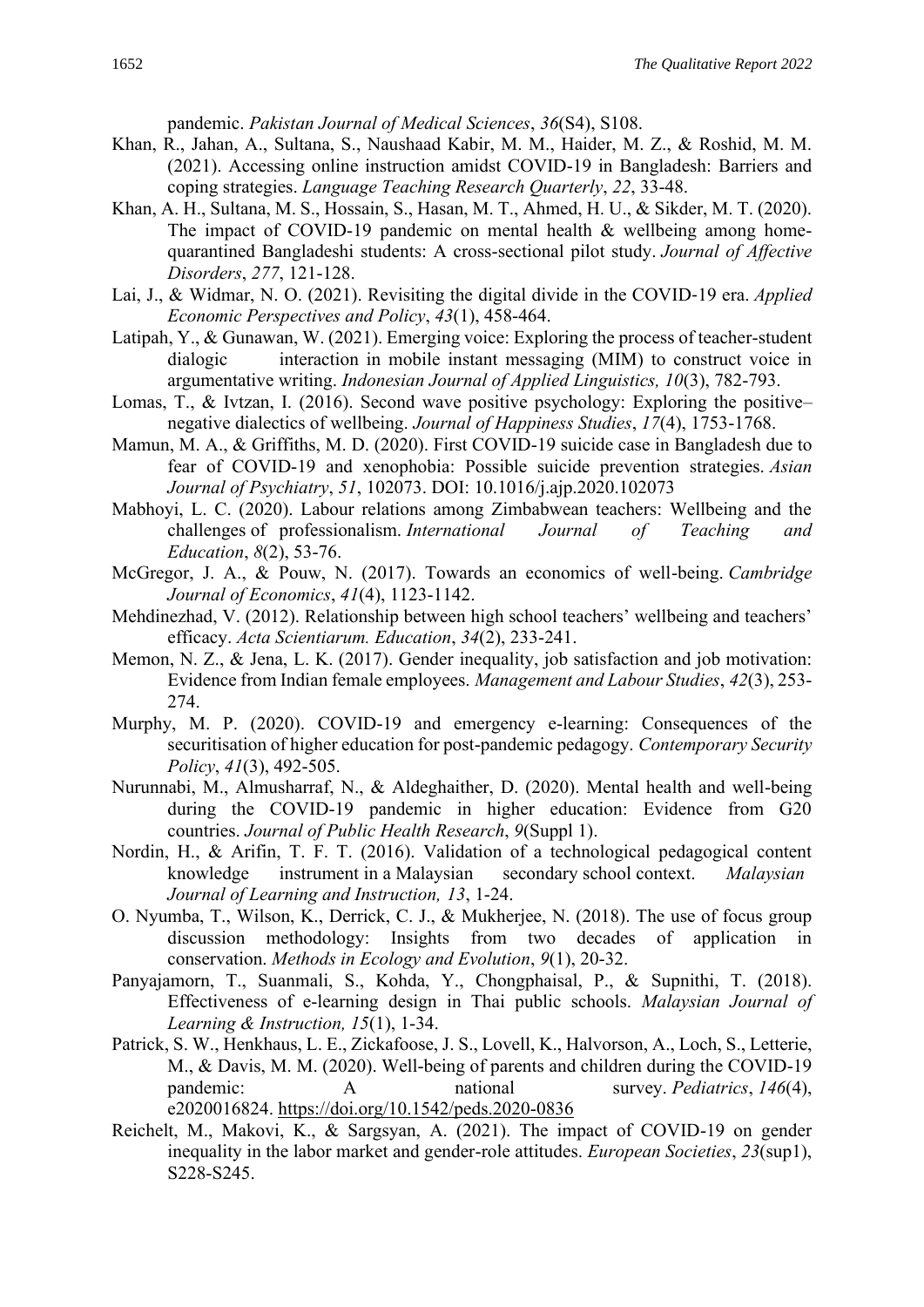- Rodriguez‐Ayllon, Cadenas‐Sánchez, M. C., Estévez‐López, F., Muñoz, N. E., Mora‐Gonzalez, J., Migueles, J. H., Molina‐García, P., Henriksson, H., Mena‐Molina, A., Martínez‐Vizcaíno, V., Catena, A., Löf, M., Erickson, I., Lubans, D. R., Ortega, F. B., & Esteban-Cornejo, I. (2019). Role of physical activity and sedentary behavior in the mental health of preschoolers, children and adolescents: A systematic review and meta-analysis. *Sports Medicine*, *49*(9), 1383-1410.
- Rodriguez-Ayllon, M., Estévez-López, F., Cadenas-Sanchez, C., Gracia-Marco, L., Lubans, D. R., Ortega, F. B., & Esteban-Cornejo, I. (2019). Physical activity, sedentary behaviour and mental health in young people: A review of reviews. *Adolescent Health and Wellbeing*, 35-73.
- Sailin, S. N., & Mahmor, N. A. (2018). Improving student teachers' digital pedagogy through meaningful learning activities. *Malaysian Journal of Learning & Instruction, 15*(2), 143-173.
- Sasere, O. B., & Makhasane, S. D. (2020). Global perceptions of faculties on virtual programme delivery and assessment in higher education institutions during the 2020 COVID-19 pandemic. *International Journal of Higher Education*, *9*(5), 181-192.
- Satariano, B. (2020). Religion, health, social capital and place: the role of the religious, social processes and the beneficial and detrimental effects on the health and wellbeing of inhabitants in deprived neighbourhoods in Malta. *Journal of Religion and Health*, *59*(3), 1161-1174.
- Soutter, A. K. (2011). What can we learn about wellbeing in school? *The Journal of Student Wellbeing*, *5*(1), 1-21.
- Sultana, S. (2022). Emergency remote teaching (ELT) or surveillance? Panopticism and higher education in Bangladesh. In J. Chan (Ed.). *Emergency remote teaching and beyond* (pp. 341-367). Springer.
- Tausig, M. (2013). The sociology of work and well-being. In C. S. Aneshensel, J. C. Phelan, & A. Bierman (Eds.), *Handbook of the sociology of mental health* (pp. 433-455). Springer.
- Toquero, C. M. (2020). Challenges and opportunities for higher education amid the COVID-19 pandemic: The Philippine context. *Pedagogical Research*, *5*(4), em0063.
- Warr, P., & Nielsen, K. (2018). Wellbeing and work performance. In E. Diener, S. Oishi, & L. Tay (Eds.), *e-Handbook of subjective wellbeing* (pp. 1-22). DEF Publishers.
- Watts, G. (2020). COVID-19 and the digital divide in the UK. *The Lancet Digital Health*, *2*(8), e395-e396.
- Whalen, J. (2020). Should teachers be trained in emergency remote teaching? Lessons learned from the COVID-19 pandemic. *Journal of Technology and Teacher Education*, *28*(2), 189-199.
- White, S. C. (2010). Analysing wellbeing: A framework for development practice. *Development in Practice*, *20*(2), 158-172.
- Wright, B. M. (2017). Blended learning: Student perception of face-to-face and online EFL lessons. *Indonesian Journal of Applied Linguistics, 7*(1), 64-71.
- Wyn, J. (2009). *Youth health and welfare: The cultural politics of education and wellbeing*. Oxford University Press.
- Wyn, J., Cuervo, H., & Landstedt, E. (2015). The limits of wellbeing. In K. Wright & J. McLeod (Eds.), *Rethinking youth wellbeing* (pp. 55-70). Springer.
- Xiang, Y. T., Yang, Y., Li, W., Zhang, L., Zhang, Q., Cheung, T., & Ng, C. H. (2020). Timely mental health care for the 2019 novel coronavirus outbreak is urgently needed. *The Lancet Psychiatry*, *7*(3), 228-229.
- Yeasmin, S., Banik, R., Hossain, S., Hossain, M. N., Mahumud, R., Salma, N., & Hossain, M. M. (2020). Impact of COVID-19 pandemic on the mental health of children in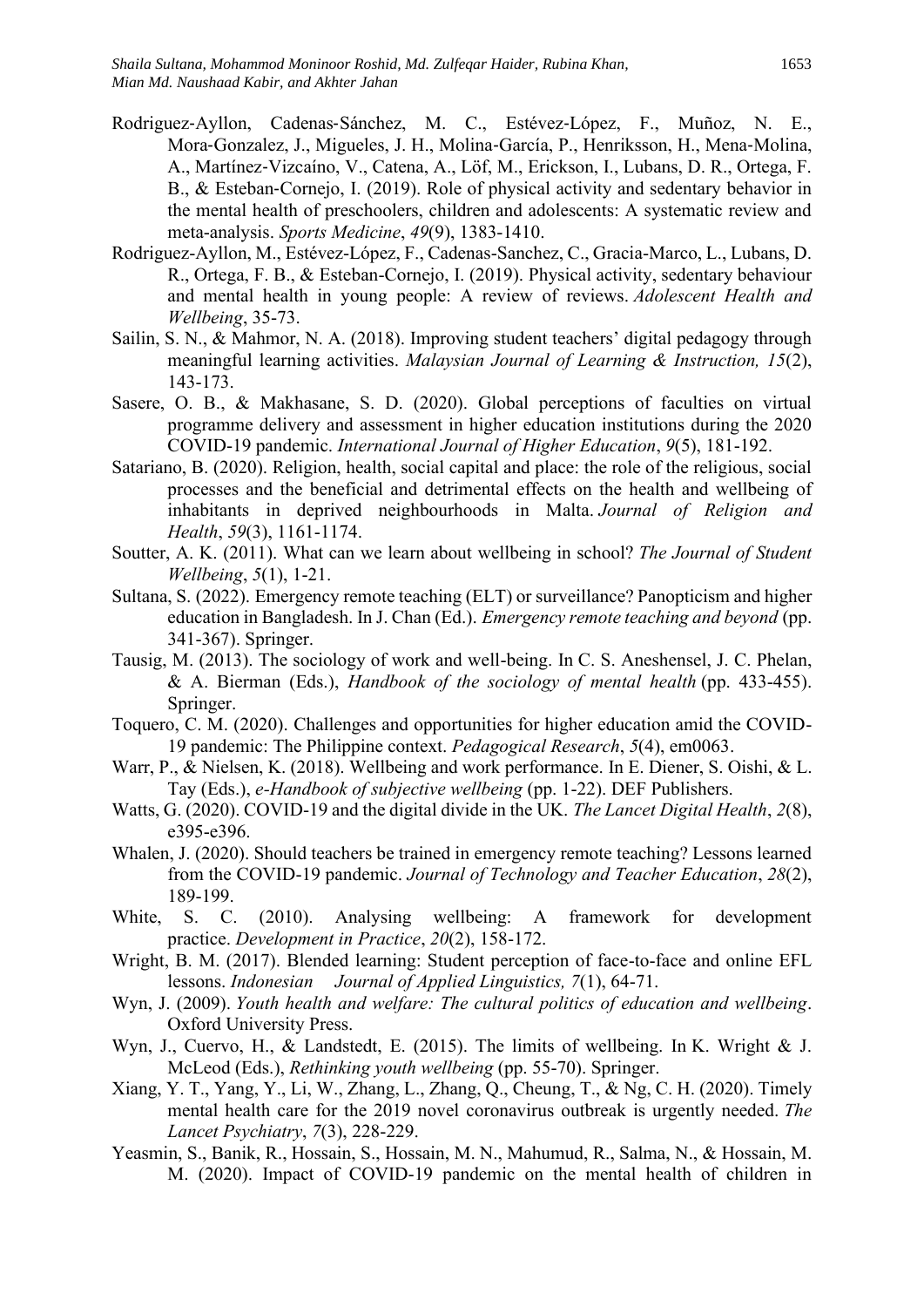Bangladesh: A cross-sectional study. *Children and Youth Services Review*, *117*, 105277.

Zembylas, M. (2002). 'Structures of feeling' in curriculum and teaching: Theorising the emotional rules. *Educational Theory, 52*(2). 187-208.

#### **Author Note**

Dr. Shaila Sultana, Professor, Department of English Language, Institute of Modern Languages, University of Dhaka, has been educated at Jahangirnagar University (Dhaka), Monash University (Melbourne), King's College London (London), and UTS (Sydney). She has authored articles in renowned international applied linguistics and sociolinguistics journals, such as *Linguistics and Education, International Multilingual Research Journal, International Journal of Bilingual Education and Bilingualism, Journal of Asia Pacific Communication, Asian Englishes, Translanguaging and Translation in Multilingual Contexts, International Journal of Multilingualism*, and *Journal of Sociolinguistics*. Her recent publications include a co-authored book, *Popular Culture, Voice and Linguistic Diversity* (Macmillan Palgrave, USA) and a co-edited Special Issue of the *Australian Review of Applied Linguistics* titled, "Translingual Practices Entangled with Semiotised Space and Time." She is also the Lead Editor of the *Routledge Handbook of English Language Education in Bangladesh* (UK, 2021). She is on the editorial boards of *Language in Society* (Cambridge University Press), *Journal of English-Medium Instruction* (John Benjamins), *Ampersand* (Elsevier)*, Journal of AsiaTEFL*, *Crossing*, *Journal of BELTA*, and other journals in Bangladesh. Professor Sultana is also an Advisory Board Member for *Ampersand*. ORCID ID: 0000-0003-3985-8488 Please direct correspondence to [safa1209@hotmail.com.](mailto:safa1209@hotmail.com)

M Moninoor Roshid is a Professor of English Language Education and the Head of the Department of Language Education in the Institute of Education and Research (IER), University of Dhaka, Bangladesh. Moninoor completed his PhD at Monash University, Australia. He has several publications on English as a business lingua franca, materials development, discourse analysis, and graduates' employment published by Sage, Sense, Springer, Routledge, Multilingual Matters, and Cambridge Scholars. His recent co-edited volumes are: *Engaging in Educational Research: Revisiting Policy and Practice in Bangladesh* (2018) by Springer, Singapore, and *The Routledge Handbook of English Language Education in Bangladesh* (2021). ORCID ID: https://orcid.org/0000-0001-9212-5895

Md. Zulfeqar Haider did his Ph.D. and M.Ed. (TESOL) from Monash University (Australia) and M.A. in English from Jahangirnagar University, Bangladesh. He works as a teacher, teacher trainer, textbook and curriculum writer and assessment specialist and is a Professor and Head of the Department of English at Muminunnisa Government Women's College, Mymensingh. He is the co-editor of the *Routledge Handbook of English Language Education in Bangladesh*. ORCID ID: 0000-0002-0529-797X

Rubina Khan is Professor of English language and teacher education at the Department of English, University of Dhaka. She has an M.A. in TESOL from the University of Northern Iowa and a PhD in ELT from the University of Warwick. She has worked as an educational consultant on testing and teacher development on several national and international projects. Her areas of interest are testing, assessment, evaluation, teacher education, and leadership skills. She is the President of BELTA. ORCID ID: 0000-0002-6795-0276

Dr. Mian Md. Naushaad Kabir is Associate Professor of English Language at the Institute of Modern Languages, University of Dhaka. He received his PhD in English Language Education from The English and Foreign Languages University, Hyderabad. His areas of interest include curriculum and materials evaluation, testing and assessment, and multilingualism. He presented papers at home and abroad and published articles at national and